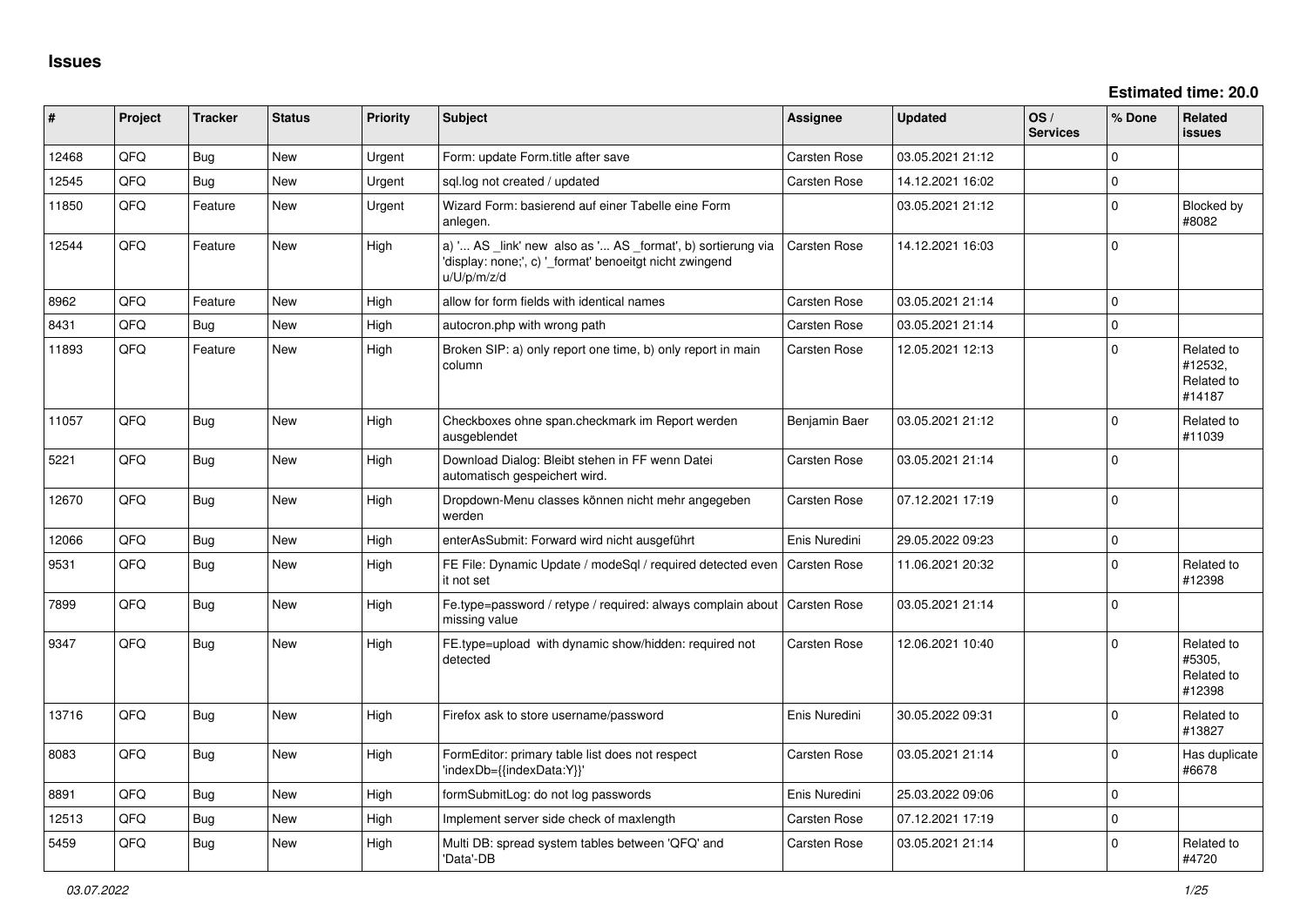| #     | Project | <b>Tracker</b> | <b>Status</b> | <b>Priority</b> | <b>Subject</b>                                                              | <b>Assignee</b> | <b>Updated</b>   | OS/<br><b>Services</b> | % Done       | Related<br><b>issues</b>                                               |
|-------|---------|----------------|---------------|-----------------|-----------------------------------------------------------------------------|-----------------|------------------|------------------------|--------------|------------------------------------------------------------------------|
| 10508 | QFQ     | Bug            | New           | High            | Multi Form broken on Multi DB Instance                                      | Carsten Rose    | 03.05.2021 21:12 |                        | $\mathbf 0$  |                                                                        |
| 7650  | QFQ     | Bug            | New           | High            | Optional do not show 'required' sign on FormElement                         | Carsten Rose    | 03.05.2021 21:14 |                        | $\mathbf 0$  |                                                                        |
| 5715  | QFQ     | Feature        | New           | High            | PDF Caching                                                                 | Carsten Rose    | 03.05.2021 21:14 |                        | $\mathbf 0$  | Related to<br>#5851,<br>Related to<br>#6357                            |
| 8668  | QFQ     | Bug            | New           | High            | Pill disabled: dyamic mode 'hidden' not respected - FE is still<br>required | Carsten Rose    | 03.05.2021 21:14 |                        | $\mathbf 0$  |                                                                        |
| 14187 | QFQ     | Feature        | New           | High            | qfq.log: show current URL                                                   | Carsten Rose    | 28.05.2022 11:02 |                        | $\mathbf 0$  | Related to<br>#13933,<br>Related to<br>#12532,<br>Related to<br>#11893 |
| 13757 | QFQ     | Feature        | <b>New</b>    | High            | QR / Bar-Code Plugin                                                        | Enis Nuredini   | 19.03.2022 17:43 |                        | $\mathbf 0$  |                                                                        |
| 11237 | QFQ     | Bug            | New           | High            | Radiobutton / parameter.buttonClass= btn-default - kein dirty<br>Trigger    | Benjamin Baer   | 03.05.2021 21:12 |                        | $\mathbf 0$  | Related to<br>#10766                                                   |
| 10766 | QFQ     | <b>Bug</b>     | New           | High            | Radiobutton / parameter.buttonClass=btn-default: dynamic<br>update          |                 | 03.05.2021 21:12 |                        | $\mathbf 0$  | Related to<br>#11237                                                   |
| 12974 | QFQ     | Bug            | New           | High            | Sanitize Queries in Action-Elements                                         | Carsten Rose    | 07.12.2021 17:19 |                        | $\mathbf 0$  |                                                                        |
| 3727  | QFQ     | Feature        | <b>New</b>    | High            | Security: Session Hijacking erschweren                                      | Carsten Rose    | 03.05.2021 21:14 |                        | $\mathbf 0$  |                                                                        |
| 12532 | QFQ     | Feature        | New           | High            | SIP-Parameter bei Seitenaufruf in Browser-Console<br>anzeigen               | Carsten Rose    | 07.12.2021 17:19 |                        | $\mathbf 0$  | Related to<br>#11893,<br>Related to<br>#14187                          |
| 10081 | QFQ     | <b>Bug</b>     | New           | High            | Stale record lock after 'forbidden' character                               | Carsten Rose    | 03.05.2021 21:12 |                        | $\mathbf 0$  | Related to<br>#10082,<br>Related to<br>#9789                           |
| 10114 | QFQ     | Feature        | New           | High            | Symbol (Link): 'G:' (Glyphicon) replaced by 'i:' (icon)                     |                 | 07.12.2021 17:19 |                        | $\mathbf 0$  | Related to<br>#3797,<br>Related to<br>#4194                            |
| 10506 | QFQ     | <b>Bug</b>     | New           | High            | Template Group broken on MultiDB instance                                   | Carsten Rose    | 03.05.2021 21:12 |                        | $\Omega$     | Related to<br>#10505                                                   |
| 12702 | QFQ     | <b>Bug</b>     | New           | High            | templateGroup: broken in multiDb Setup                                      | Carsten Rose    | 14.12.2021 16:02 |                        | 0            |                                                                        |
| 12186 | QFQ     | Feature        | New           | High            | TinyMCE Config für Objekte                                                  | Carsten Rose    | 07.12.2021 17:19 |                        | 0            | <b>Blocks</b><br>#12632                                                |
| 10640 | QFQ     | <b>Bug</b>     | New           | High            | TypeAhead Tag: FE editierbar trotz readOnly                                 | Carsten Rose    | 03.05.2021 21:12 |                        | $\mathsf{O}$ | Related to<br>#7795                                                    |
| 7850  | QFQ     | Feature        | New           | High            | Upload records: non 'pathFileName' column                                   | Carsten Rose    | 03.05.2021 21:14 |                        | $\pmb{0}$    |                                                                        |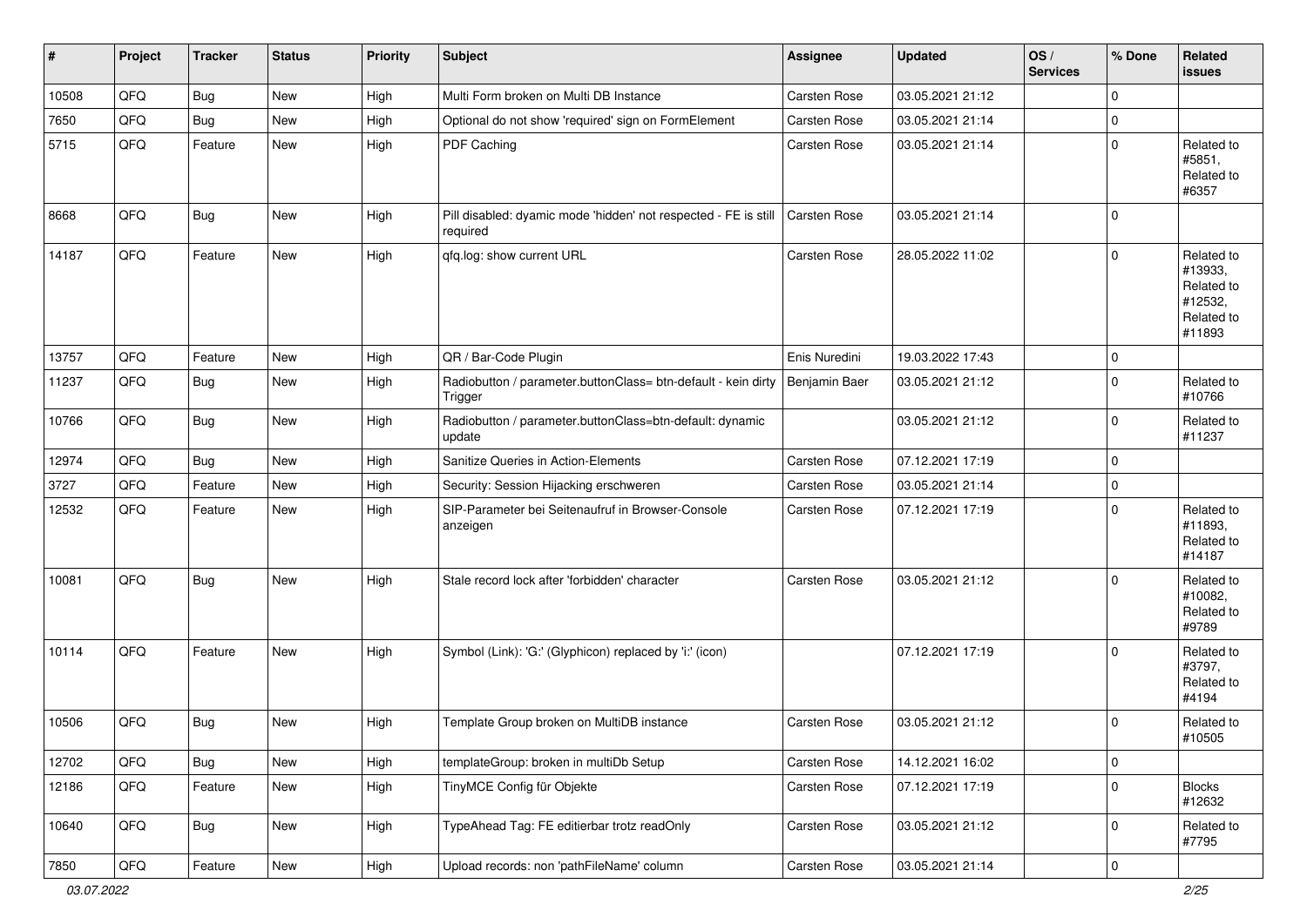| $\vert$ # | Project | <b>Tracker</b> | <b>Status</b> | <b>Priority</b> | <b>Subject</b>                                                                                                 | <b>Assignee</b>     | <b>Updated</b>   | OS/<br><b>Services</b> | % Done      | <b>Related</b><br><b>issues</b>               |
|-----------|---------|----------------|---------------|-----------------|----------------------------------------------------------------------------------------------------------------|---------------------|------------------|------------------------|-------------|-----------------------------------------------|
| 5576      | QFQ     | Bug            | New           | Normal          | Using MySQL 'DROP' requires privilege - wich is not really<br>necessary.                                       | Carsten Rose        | 01.02.2020 23:21 |                        | $\Omega$    |                                               |
| 12269     | QFQ     | Feature        | <b>New</b>    | Normal          | 2FA - Login                                                                                                    | Carsten Rose        | 03.05.2021 20:45 |                        | $\mathbf 0$ |                                               |
| 12038     | QFQ     | Feature        | <b>New</b>    | Normal          | a) STORE_VAR: filenameOnlyStripUniq, b) SP:<br>QSTRIPUNIQ()                                                    |                     | 17.02.2021 23:55 |                        | $\Omega$    |                                               |
| 11535     | QFQ     | Feature        | <b>New</b>    | Normal          | Ability to create SQL columns in frontend QFQ forms                                                            |                     | 17.11.2020 12:11 |                        | $\mathbf 0$ |                                               |
| 11715     | QFQ     | Bug            | New           | Normal          | acceptZeroAsRequired and requiredOffButMark do not<br>coincide                                                 |                     | 08.12.2020 12:13 |                        | $\mathbf 0$ |                                               |
| 12412     | QFQ     | Feature        | New           | Normal          | Action/Escape qualifier 'e' (empty), '0': if given, an empty<br>string (or '0') will be treated as 'not found' | Carsten Rose        | 08.05.2021 09:40 |                        | $\Omega$    | Related to<br>#12413,<br>Related to<br>#10012 |
| 5131      | QFQ     | Feature        | <b>New</b>    | Normal          | Activate Spin Gear ('wait/busy' indicator) via LINK attribute                                                  | Carsten Rose        | 01.02.2020 23:21 |                        | $\mathbf 0$ |                                               |
| 7342      | QFQ     | Feature        | <b>New</b>    | Normal          | add content $=$ hide this                                                                                      | Carsten Rose        | 01.02.2020 23:21 |                        | $\Omega$    |                                               |
| 10979     | QFQ     | Feature        | <b>New</b>    | Normal          | Ajax Calls an API - dataReport                                                                                 | Carsten Rose        | 11.05.2022 12:15 |                        | $\mathbf 0$ |                                               |
| 12119     | QFQ     | Feature        | <b>New</b>    | Normal          | AS paged: error message missing if there ist no 'r' argument.                                                  | Carsten Rose        | 03.05.2021 20:51 |                        | $\mathbf 0$ |                                               |
| 14077     | QFQ     | <b>Bug</b>     | New           | Normal          | As _link: Attribute 'class' missing by r:1 and r:3 - but should<br>set                                         | Carsten Rose        | 28.05.2022 11:02 |                        | $\Omega$    | Related to<br>#5342,<br>Related to<br>#4343   |
| 13945     | QFQ     | Feature        | <b>New</b>    | Normal          | As link: content before/after link                                                                             | Enis Nuredini       | 28.05.2022 11:01 |                        | $\Omega$    | Related to<br>#12262                          |
| 14233     | QFQ     | Bug            | <b>New</b>    | Normal          | AS _link: question - HTML is not rendered                                                                      | Carsten Rose        | 28.05.2022 11:02 |                        | $\mathbf 0$ |                                               |
| 11522     | QFQ     | Bug            | <b>New</b>    | Normal          | Aus/Einblenden von Reitern                                                                                     |                     | 13.11.2020 14:58 |                        | $\mathbf 0$ |                                               |
| 9275      | QFQ     | Bug            | <b>New</b>    | Normal          | autcron: t3 page, which takes to long to respond, is not<br>reported properly                                  | Carsten Rose        | 01.02.2020 23:22 |                        | 100         |                                               |
| 10890     | QFQ     | Bug            | <b>New</b>    | Normal          | AutoCron hangs                                                                                                 |                     | 20.07.2020 13:56 |                        | $\mathbf 0$ |                                               |
| 4250      | QFQ     | Feature        | <b>New</b>    | Normal          | AutoCron in QFQ via PHP                                                                                        | <b>Carsten Rose</b> | 01.02.2020 23:21 |                        | $\Omega$    | Related to<br>#3292,<br>Related to<br>#3291   |
| 12146     | QFQ     | Feature        | <b>New</b>    | Normal          | Autocron Job: Anzeigen wann der naechste Job ausgefuehrt<br>wird, resp das er nicht ausgefuehrt wird           | Carsten Rose        | 15.03.2021 15:23 |                        | $\Omega$    |                                               |
| 13647     | QFQ     | <b>Bug</b>     | <b>New</b>    | Normal          | Autofocus funktioniert nicht auf Chrome                                                                        | Benjamin Baer       | 19.03.2022 17:44 |                        | $\mathbf 0$ |                                               |
| 9177      | QFQ     | Bug            | <b>New</b>    | Normal          | Bug? QFQ tries to save an action FE, which has real<br>existing column name                                    | Carsten Rose        | 01.02.2020 23:22 |                        | $\Omega$    |                                               |
| 9781      | QFQ     | Feature        | <b>New</b>    | Normal          | Button: CSS class to make buttons smaller                                                                      | Carsten Rose        | 01.02.2020 23:22 |                        | $\mathbf 0$ |                                               |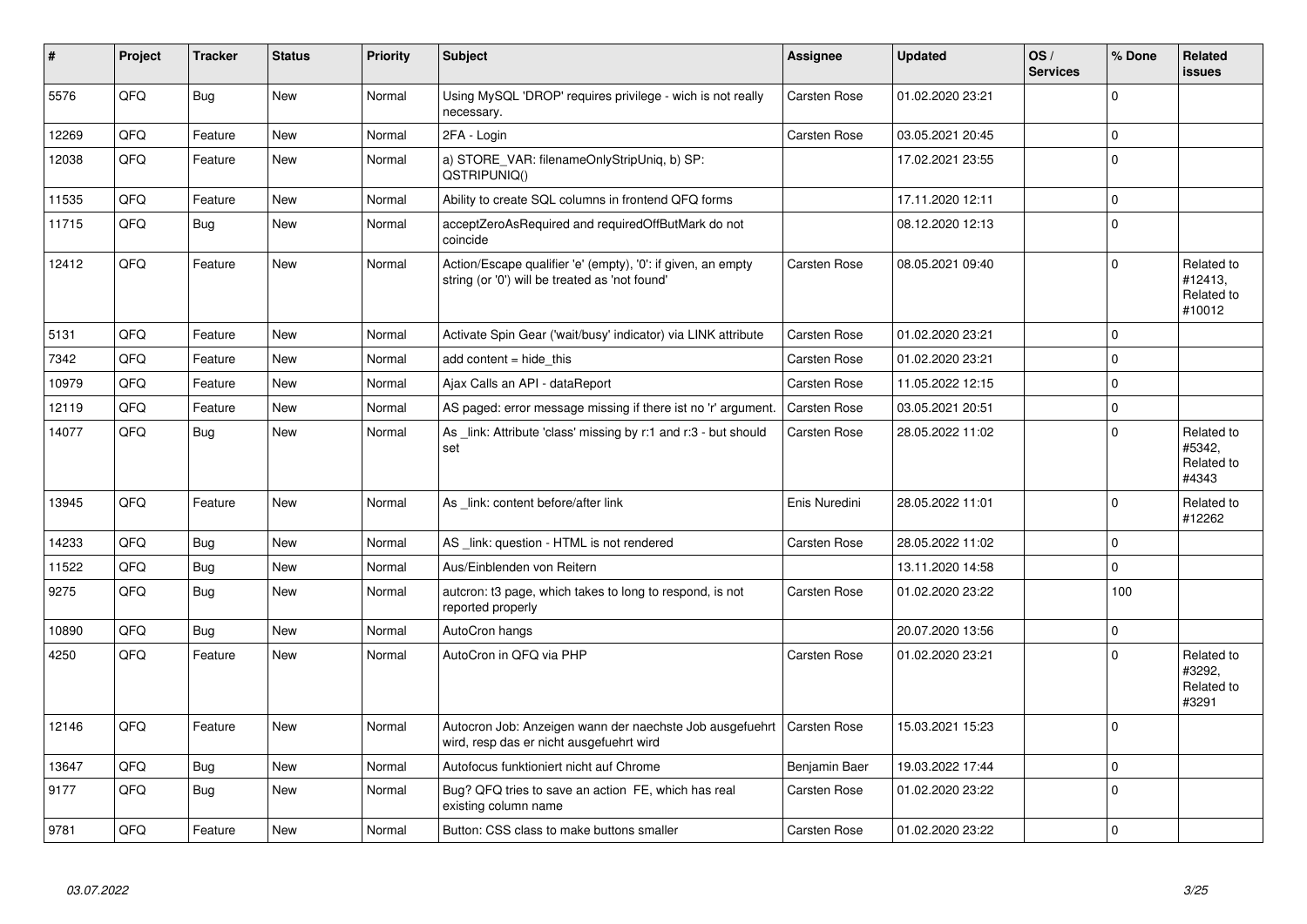| #     | Project | <b>Tracker</b> | <b>Status</b> | <b>Priority</b> | <b>Subject</b>                                                                                        | <b>Assignee</b>     | <b>Updated</b>   | OS/<br><b>Services</b> | % Done       | Related<br><b>issues</b> |
|-------|---------|----------------|---------------|-----------------|-------------------------------------------------------------------------------------------------------|---------------------|------------------|------------------------|--------------|--------------------------|
| 13467 | QFQ     | Feature        | <b>New</b>    | Normal          | ChangeLog Generator                                                                                   | Carsten Rose        | 19.03.2022 17:46 |                        | $\mathbf{0}$ | Related to<br>#11460     |
| 13451 | QFQ     | <b>Bug</b>     | <b>New</b>    | Normal          | Character Counter / Max Character: Problem in Safari                                                  | Carsten Rose        | 15.04.2022 17:18 |                        | 0            |                          |
| 12474 | QFQ     | Feature        | <b>New</b>    | Normal          | Check BaseConfigURL if it is given and the the last char is '/'                                       | <b>Carsten Rose</b> | 03.05.2021 20:45 |                        | $\mathbf 0$  |                          |
| 9853  | QFQ     | Feature        | <b>New</b>    | Normal          | Check das SQL / QFQ / Mail Logfile geschrieben wird                                                   |                     | 09.01.2020 11:15 |                        | $\mathbf 0$  |                          |
| 11752 | QFQ     | <b>Bug</b>     | New           | Normal          | checkbox renders multiple input elements with same name                                               | Carsten Rose        | 17.12.2020 14:58 |                        | $\mathbf 0$  | Related to<br>#11750     |
| 12163 | QFQ     | Feature        | New           | Normal          | Checkbox: table wrap                                                                                  | Carsten Rose        | 03.05.2021 20:51 |                        | $\pmb{0}$    |                          |
| 12476 | QFQ     | Feature        | New           | Normal          | clearMe: a) should trigger 'dirty', b) sticky on textarea resize                                      | Benjamin Baer       | 04.01.2022 08:40 |                        | $\mathbf 0$  | Related to<br>#9528      |
| 7102  | QFQ     | Feature        | <b>New</b>    | Normal          | Comment sign in report: '#' and '--'                                                                  | Carsten Rose        | 01.02.2020 23:21 |                        | $\pmb{0}$    |                          |
| 12714 | QFQ     | <b>Bug</b>     | <b>New</b>    | Normal          | Conversion of GIF to PDF broken when GIF contains Alpha.                                              | Carsten Rose        | 19.03.2022 17:49 |                        | $\pmb{0}$    |                          |
| 12327 | QFQ     | Bug            | <b>New</b>    | Normal          | Copy to clipboard: Glyphicon can not be changed                                                       | Carsten Rose        | 27.12.2021 17:59 |                        | $\mathbf 0$  |                          |
| 12330 | QFQ     | Feature        | <b>New</b>    | Normal          | Copy to input field / text area / TinyMCE                                                             | Carsten Rose        | 07.04.2021 09:01 |                        | $\mathbf 0$  |                          |
| 8089  | QFQ     | Feature        | <b>New</b>    | Normal          | Copy/Paste for FormElements                                                                           | Carsten Rose        | 01.02.2020 23:22 |                        | $\mathbf 0$  |                          |
| 13843 | QFQ     | Feature        | New           | Normal          | Create JWT via QFQ                                                                                    | Carsten Rose        | 19.03.2022 17:42 |                        | $\pmb{0}$    |                          |
| 13841 | QFQ     | Feature        | <b>New</b>    | Normal          | Create PDF via iText - evaluate                                                                       | Carsten Rose        | 19.03.2022 17:42 |                        | $\mathbf 0$  |                          |
| 9136  | QFQ     | Feature        | <b>New</b>    | Normal          | Create ZIP files with dynamic PDFs                                                                    | Carsten Rose        | 01.02.2020 23:22 |                        | 0            |                          |
| 9348  | QFQ     | Feature        | New           | Normal          | defaultThumbnailSize: pre render thumbnails                                                           | Carsten Rose        | 12.06.2021 09:05 |                        | $\mathbf 0$  |                          |
| 7481  | QFQ     | Feature        | <b>New</b>    | Normal          | Detect 'BaseUrl' automatically                                                                        | Carsten Rose        | 01.02.2020 23:21 |                        | $\pmb{0}$    |                          |
| 13460 | QFQ     | <b>Bug</b>     | <b>New</b>    | Normal          | Doc: Password set/reset  password should not processed<br>with 'html encode'                          | Carsten Rose        | 19.03.2022 17:46 |                        | $\mathbf 0$  |                          |
| 14377 | QFQ     | <b>Bug</b>     | <b>New</b>    | Normal          | Documentation > General Tips: white page after migration                                              | Enis Nuredini       | 19.06.2022 16:37 |                        | $\pmb{0}$    |                          |
| 12109 | QFQ     | Feature        | New           | Normal          | Donwload Link: Plain, SIP, Persistent Link, Peristent SIP -<br>new notation                           | Carsten Rose        | 03.05.2021 20:45 |                        | $\mathbf 0$  | Related to<br>#12085     |
| 10996 | QFQ     | Feature        | <b>New</b>    | Normal          | Download video via sip: no seek                                                                       | Carsten Rose        | 12.08.2020 14:18 |                        | $\pmb{0}$    |                          |
| 6292  | QFQ     | Feature        | New           | Normal          | Download: File speichern mit Hash aber original Filename in<br>der Datenbank vermerken fuer Downloads | Carsten Rose        | 01.02.2020 23:21 |                        | $\pmb{0}$    |                          |
| 12603 | QFQ     | Feature        | <b>New</b>    | Normal          | Dropdown (Select), Radio, checkbox:<br>itemListAlways={{!SELECT key, value}}                          | Carsten Rose        | 19.03.2022 17:47 |                        | $\mathbf 0$  |                          |
| 10119 | QFQ     | Feature        | New           | Normal          | Dropdown (selectlist) & Type Ahead: format and catagorize<br>list                                     | Carsten Rose        | 07.05.2020 09:36 |                        | 0            |                          |
| 11504 | QFQ     | Feature        | <b>New</b>    | Normal          | Dynamic Update: Button text update for 'Save',' Close' &<br>'Delete'                                  | Carsten Rose        | 12.11.2020 23:44 |                        | $\pmb{0}$    |                          |
| 4082  | QFQ     | Feature        | <b>New</b>    | Normal          | Dynamic Update: modeSql - useful default                                                              | Carsten Rose        | 01.02.2020 23:22 |                        | $\pmb{0}$    |                          |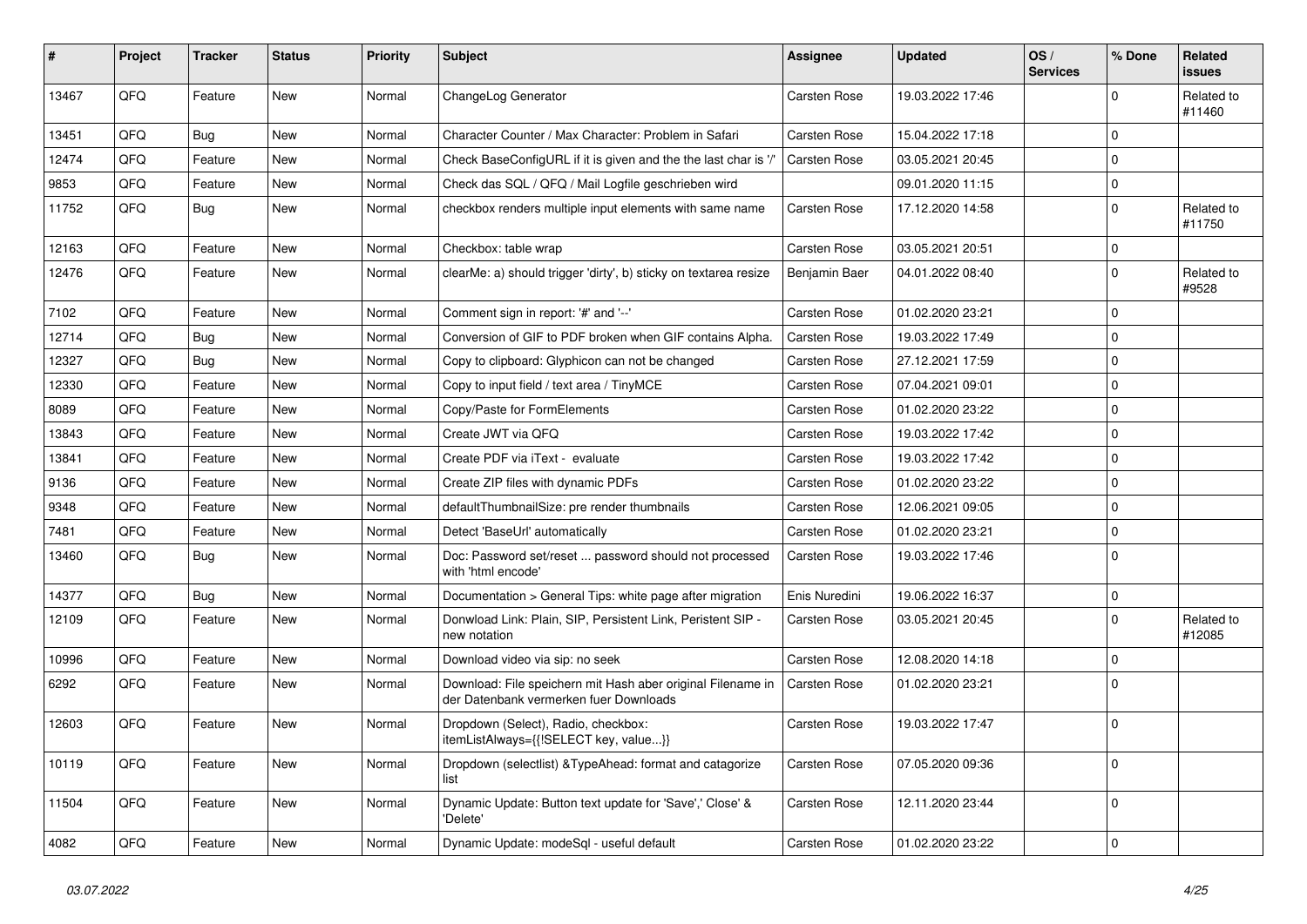| #     | Project | <b>Tracker</b> | <b>Status</b> | <b>Priority</b> | <b>Subject</b>                                                                                                   | <b>Assignee</b> | <b>Updated</b>   | OS/<br><b>Services</b> | % Done      | Related<br>issues                                |
|-------|---------|----------------|---------------|-----------------|------------------------------------------------------------------------------------------------------------------|-----------------|------------------|------------------------|-------------|--------------------------------------------------|
| 7002  | QFQ     | <b>Bug</b>     | <b>New</b>    | Normal          | Dynamic Update: row does not disappear / appear                                                                  | Carsten Rose    | 01.02.2020 23:22 |                        | $\Omega$    |                                                  |
| 7109  | QFQ     | Feature        | New           | Normal          | Dynamic Updates: row/element hide                                                                                | Carsten Rose    | 01.02.2020 23:22 |                        | $\Omega$    | Has duplicate<br>#4081                           |
| 11460 | QFQ     | Feature        | <b>New</b>    | Normal          | Easier creation of changelog: gitchangelog                                                                       | Carsten Rose    | 12.06.2021 10:20 |                        | $\Omega$    | Related to<br>#13467                             |
| 9783  | QFQ     | <b>Bug</b>     | <b>New</b>    | Normal          | Email with special characters                                                                                    | Carsten Rose    | 01.02.2020 23:22 |                        | $\Omega$    |                                                  |
| 12989 | QFQ     | Bug            | <b>New</b>    | Normal          | empty string does not trigger dynamic update                                                                     | Enis Nuredini   | 28.05.2022 11:09 |                        | $\Omega$    |                                                  |
| 10759 | QFQ     | Bug            | <b>New</b>    | Normal          | emptyMeansNull - Feld falsch aktualisiert                                                                        |                 | 12.11.2020 23:45 |                        | $\Omega$    |                                                  |
| 3864  | QFQ     | Feature        | New           | Normal          | Encrypt / decrypt field                                                                                          | Enis Nuredini   | 30.06.2022 16:29 |                        | $\Omega$    |                                                  |
| 13689 | QFQ     | Bug            | <b>New</b>    | Normal          | Enter auf Eingabefeld mit ungültigem Wert führt zu blurry<br>Seite                                               | Enis Nuredini   | 28.05.2022 10:53 |                        | $\Omega$    | Related to<br>#14245, Has<br>duplicate<br>#11891 |
| 9013  | QFQ     | Bug            | <b>New</b>    | Normal          | Error in Twig template not handled                                                                               | Carsten Rose    | 20.10.2021 13:43 |                        | $\Omega$    |                                                  |
| 6677  | QFQ     | Bug            | <b>New</b>    | Normal          | Error message FE Action Element: no/wrong FE reference<br>who cause the problem.                                 | Carsten Rose    | 01.02.2020 23:21 |                        | $\Omega$    |                                                  |
| 7547  | QFQ     | Bug            | New           | Normal          | Error Message in afterSave: wrong parameter column<br>reported                                                   | Carsten Rose    | 01.02.2020 23:22 |                        | $\mathbf 0$ |                                                  |
| 6912  | QFQ     | Bug            | <b>New</b>    | Normal          | error Message Var 'deadline' already set in SIP - in Form<br>with FE.value={{deadline:R:::{{deadlinePeriod:Y}}}} | Carsten Rose    | 01.02.2020 23:21 |                        | $\Omega$    |                                                  |
| 9127  | QFQ     | <b>Bug</b>     | <b>New</b>    | Normal          | Error Message: change 'roll over' color - text not readable                                                      | Carsten Rose    | 01.02.2020 23:22 |                        | $\mathbf 0$ |                                                  |
| 9128  | QFQ     | Feature        | New           | Normal          | Error Message: not replaced variables- a) replace back to<br>'{{', b) underline                                  | Carsten Rose    | 01.02.2020 23:22 |                        | $\Omega$    | Related to<br>#9129                              |
| 10874 | QFQ     | Feature        | <b>New</b>    | Normal          | Erstellen eines Foreign Keys in der Tabelle "FormElement"                                                        |                 | 13.07.2020 10:11 |                        | $\Omega$    |                                                  |
| 10324 | QFQ     | Bug            | New           | Normal          | Excel Export mit Template funktioniert nur, wenn Template<br>vor uid kommt                                       |                 | 30.03.2020 11:20 |                        | $\Omega$    | Related to<br>#10257                             |
| 10976 | QFQ     | Feature        | <b>New</b>    | Normal          | Excel Export Verbesserungen                                                                                      | Carsten Rose    | 06.08.2020 10:56 |                        | $\Omega$    |                                                  |
| 12024 | QFQ     | Feature        | New           | Normal          | Excel Export: text columns by default decode<br>htmlspeciachar()                                                 | Carsten Rose    | 17.02.2021 23:55 |                        | $\Omega$    | Related to<br>#12022                             |
| 6594  | QFQ     | Feature        | <b>New</b>    | Normal          | Excel: on download, check if there is a valid sip                                                                | Carsten Rose    | 01.02.2020 23:21 |                        | $\Omega$    |                                                  |
| 14185 | QFQ     | Feature        | New           | Normal          | External/Autocron.php - better suitable directory                                                                | Support: System | 28.05.2022 11:03 |                        | $\Omega$    |                                                  |
| 8719  | QFQ     | Feature        | New           | Normal          | extraButtonLock: add support for 0/1                                                                             | Carsten Rose    | 01.02.2020 23:22 |                        | 0           |                                                  |
| 9352  | QFQ     | Feature        | New           | Normal          | FE 'Native' fire slaveld, sqlAfter, sqlIns                                                                       | Carsten Rose    | 01.02.2020 23:22 |                        | 0           |                                                  |
| 7812  | QFQ     | Feature        | New           | Normal          | FE 'Subrecord' - new option 'subrecordShowFilter',<br>'subrecordPaging'                                          | Carsten Rose    | 01.02.2020 23:22 |                        | 0           |                                                  |
| 12040 | QFQ     | Bug            | New           | Normal          | FE Mode 'hidden' für zwei FEs auf einer Zeile                                                                    | Carsten Rose    | 18.02.2021 10:13 |                        | $\mathbf 0$ |                                                  |
| 3547  | QFG     | Bug            | New           | Normal          | FE of type 'note' causes writing of empty fields.                                                                | Carsten Rose    | 01.02.2020 23:21 |                        | $\pmb{0}$   |                                                  |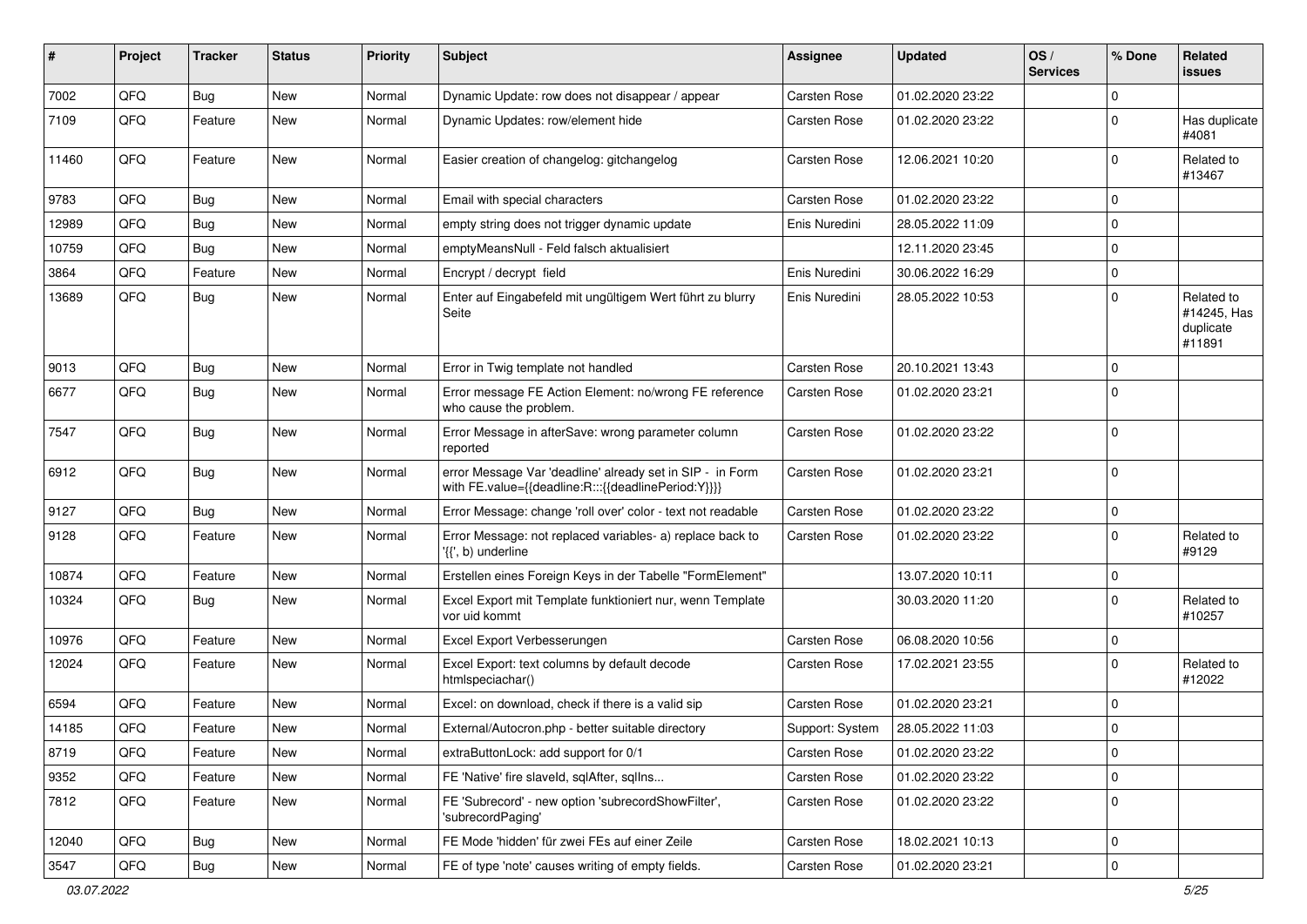| #     | Project | <b>Tracker</b> | <b>Status</b> | <b>Priority</b> | <b>Subject</b>                                                                                                                                      | <b>Assignee</b> | <b>Updated</b>   | OS/<br><b>Services</b> | % Done       | Related<br><b>issues</b>                     |
|-------|---------|----------------|---------------|-----------------|-----------------------------------------------------------------------------------------------------------------------------------------------------|-----------------|------------------|------------------------|--------------|----------------------------------------------|
| 5559  | QFQ     | Bug            | <b>New</b>    | Normal          | FE.type = Upload: 'accept' might contain variables                                                                                                  | Carsten Rose    | 11.05.2020 21:23 |                        | 0            |                                              |
| 8049  | QFQ     | Bug            | <b>New</b>    | Normal          | FE.type=note, column 'value': text moves some pixel to top<br>after save                                                                            | Carsten Rose    | 01.02.2020 23:22 |                        | 0            |                                              |
| 9317  | QFQ     | Bug            | New           | Normal          | FE.type=note: with dynamic show/hidden an empty label<br>causes trouble                                                                             | Carsten Rose    | 01.02.2020 23:22 |                        | $\mathbf 0$  |                                              |
| 10082 | QFQ     | Bug            | New           | Normal          | FE.type=SELECT - 'sanatize' Class                                                                                                                   | Carsten Rose    | 07.05.2020 09:36 |                        | $\mathbf 0$  | Related to<br>#10081                         |
| 12162 | QFQ     | Feature        | <b>New</b>    | Normal          | FE.type=sendmail: personalized mailing (several mails) via<br>template                                                                              | Carsten Rose    | 03.05.2021 20:45 |                        | 0            |                                              |
| 9533  | QFQ     | <b>Bug</b>     | <b>New</b>    | Normal          | FE.type=upload: Check in 'beforeSave' if upload is given                                                                                            | Carsten Rose    | 01.02.2020 23:22 |                        | $\mathbf 0$  | Related to<br>#11523                         |
| 7512  | QFQ     | Bug            | <b>New</b>    | Normal          | FE: inputType=number >> 'pattern' is not respected                                                                                                  | Carsten Rose    | 01.02.2020 23:22 |                        | 0            |                                              |
| 7920  | QFQ     | Feature        | <b>New</b>    | Normal          | FE: Syntax Highlight, Zeinlenumbruch                                                                                                                | Carsten Rose    | 01.02.2020 10:03 |                        | 0            |                                              |
| 10937 | QFQ     | <b>Bug</b>     | <b>New</b>    | Normal          | Fehler mit abhängigen Select- Feldern beim Positionieren                                                                                            | Carsten Rose    | 12.11.2020 23:45 |                        | $\mathbf 0$  |                                              |
| 4413  | QFQ     | Feature        | <b>New</b>    | Normal          | fieldset: show/hidden, modeSql, dynamicUpdate                                                                                                       | Carsten Rose    | 09.02.2022 15:19 |                        | 0            |                                              |
| 6462  | QFQ     | <b>Bug</b>     | New           | Normal          | File Upload: Nutzlose Fehlermeldung wenn Datei zu gross                                                                                             | Carsten Rose    | 01.02.2020 23:21 |                        | 0            | Related to<br>#6139                          |
| 8336  | QFQ     | Feature        | New           | Normal          | Form > modified > Close New: a) Optional disable popup, b)<br>custom text, c) mode on save: close stay                                              | Carsten Rose    | 01.02.2020 23:22 |                        | $\mathbf 0$  | Related to<br>#8335                          |
| 10763 | QFQ     | Feature        | New           | Normal          | form accessed and submitted despite logout?                                                                                                         |                 | 16.06.2020 11:43 |                        | 0            |                                              |
| 11716 | QFQ     | Feature        | <b>New</b>    | Normal          | Form an beliebiger Stelle im Report anzeigen                                                                                                        |                 | 09.12.2020 09:47 |                        | 0            |                                              |
| 9602  | QFQ     | Feature        | New           | Normal          | Form definition as JSON                                                                                                                             | Carsten Rose    | 01.02.2020 23:21 |                        | $\mathbf 0$  | Related to<br>#9600                          |
| 4756  | QFQ     | Bug            | New           | Normal          | Form dirty even nothing changes                                                                                                                     | Carsten Rose    | 11.12.2019 16:16 |                        | 0            |                                              |
| 14322 | QFQ     | Bug            | New           | Normal          | Form Load: by default no scroll (save & close should be<br>visible)                                                                                 | Enis Nuredini   | 15.06.2022 14:12 |                        | $\mathbf 0$  | Related to<br>#14321,<br>Related to<br>#6232 |
| 14245 | QFQ     | Bug            | <b>New</b>    | Normal          | Form Save Btn bleibt disabled wenn Datumsfeld über<br>Datepicker geändert                                                                           | Enis Nuredini   | 27.05.2022 13:45 |                        | 0            | Related to<br>#13689                         |
| 12581 | QFQ     | Bug            | <b>New</b>    | Normal          | Form.forward=close: Record 'new' in new browser tab ><br>save (& close) >> Form is not reloaded with new created<br>record id and stays in mode=new | Carsten Rose    | 19.03.2022 17:48 |                        | $\mathbf 0$  |                                              |
| 9773  | QFQ     | Bug            | New           | Normal          | form.parameter.formModeGlobal=requiredOff                                                                                                           | Carsten Rose    | 01.02.2020 15:56 |                        | 0            |                                              |
| 6289  | QFQ     | Feature        | New           | Normal          | Form: Log                                                                                                                                           | Carsten Rose    | 01.02.2020 23:21 |                        | 0            |                                              |
| 12156 | QFQ     | Feature        | New           | Normal          | Form: Optional disable 'leave page'                                                                                                                 |                 | 03.05.2021 20:45 |                        | 0            |                                              |
| 9537  | QFQ     | Feature        | New           | Normal          | FormEditor: Edit fieldset in FrontEnd                                                                                                               | Carsten Rose    | 01.02.2020 23:22 |                        | $\mathsf{O}$ |                                              |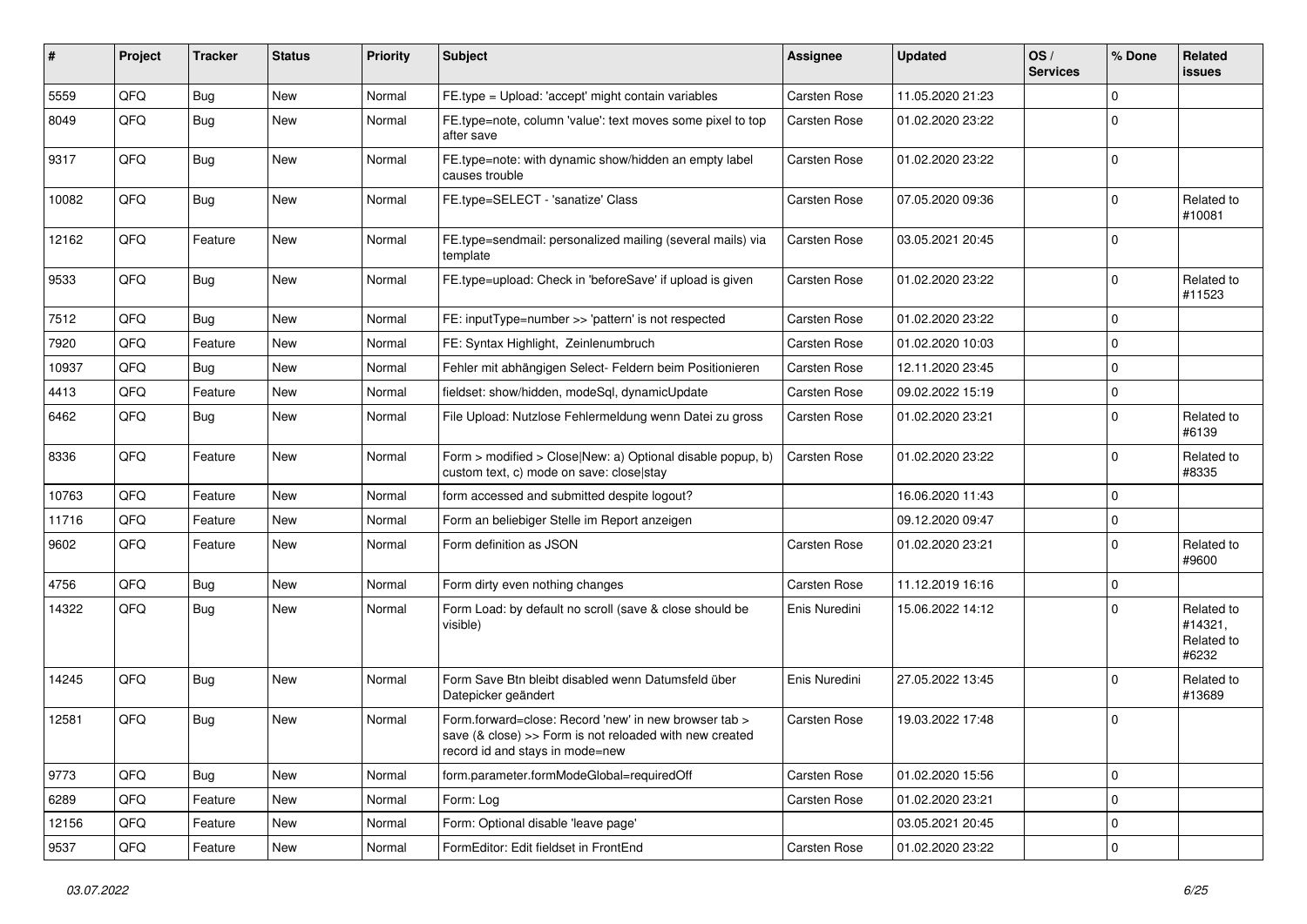| $\vert$ # | Project | <b>Tracker</b> | <b>Status</b> | <b>Priority</b> | <b>Subject</b>                                                       | Assignee      | <b>Updated</b>   | OS/<br><b>Services</b> | % Done      | Related<br>issues                                                     |
|-----------|---------|----------------|---------------|-----------------|----------------------------------------------------------------------|---------------|------------------|------------------------|-------------|-----------------------------------------------------------------------|
| 14395     | QFQ     | Support        | <b>New</b>    | Normal          | FormEditor: Virtual table columns                                    | Enis Nuredini | 21.06.2022 16:09 |                        | $\mathbf 0$ |                                                                       |
| 7890      | QFQ     | Bug            | New           | Normal          | FormElement 'required': extraButtonInfo not aligned                  | Carsten Rose  | 11.06.2021 21:17 |                        | $\pmb{0}$   | Related to<br>#11517                                                  |
| 10322     | QFQ     | <b>Bug</b>     | New           | Normal          | FormElement / Radio: missing column 'enum' >> FE not<br>reported     | Carsten Rose  | 07.05.2020 09:37 |                        | $\pmb{0}$   |                                                                       |
| 6602      | QFQ     | Feature        | <b>New</b>    | Normal          | Formlet: in Report auf Mausklick ein mini-form oeffnen               | Carsten Rose  | 11.12.2019 16:16 |                        | $\mathbf 0$ |                                                                       |
| 6609      | QFQ     | Feature        | New           | Normal          | Formlet: JSON API erweitern                                          | Carsten Rose  | 01.02.2020 23:21 |                        | 50          |                                                                       |
| 11702     | QFQ     | Feature        | New           | Normal          | HTML Special Char makes no sense for 'allbut' if '&' is<br>forbidden | Carsten Rose  | 07.12.2021 16:35 |                        | $\pmb{0}$   | Related to<br>#5112,<br>Related to<br>#14320                          |
| 12480     | QFQ     | Feature        | <b>New</b>    | Normal          | If QFQ upgrade is running, block further request                     | Carsten Rose  | 03.05.2021 20:45 |                        | $\mathbf 0$ |                                                                       |
| 8217      | QFQ     | Feature        | New           | Normal          | if-elseif-else construct                                             | Carsten Rose  | 16.03.2021 18:41 |                        | $\pmb{0}$   | Related to<br>#10716                                                  |
| 7660      | QFQ     | Feature        | <b>New</b>    | Normal          | IMAP: import mails to DB, move / delete mails                        | Carsten Rose  | 01.02.2020 09:52 |                        | $\mathbf 0$ |                                                                       |
| 14091     | QFQ     | Bug            | New           | Normal          | inconsistent template path for twig                                  | Carsten Rose  | 19.04.2022 18:36 |                        | $\pmb{0}$   |                                                                       |
| 14305     | QFQ     | Bug            | New           | Normal          | Inline Report editing does not create history entries                | Carsten Rose  | 10.06.2022 11:55 |                        | 0           |                                                                       |
| 10593     | QFQ     | Feature        | New           | Normal          | label2: text behind input element                                    | Carsten Rose  | 16.05.2020 10:57 |                        | $\pmb{0}$   |                                                                       |
| 8702      | QFQ     | Feature        | New           | Normal          | Load Record which is locked: missing user info                       | Carsten Rose  | 11.12.2019 16:16 |                        | $\pmb{0}$   | Related to<br>#9789                                                   |
| 12490     | QFQ     | Feature        | <b>New</b>    | Normal          | Loading Plugins in QFQ - see what tinymce does. (lazy<br>loading)    | Benjamin Baer | 08.06.2022 10:37 |                        | $\mathbf 0$ | Related to<br>#12611,<br>Related to<br>#10013,<br>Related to<br>#7732 |
| 9777      | QFQ     | Feature        | <b>New</b>    | Normal          | Logging QFQ Variables                                                | Carsten Rose  | 16.12.2019 17:17 |                        | $\pmb{0}$   |                                                                       |
| 2361      | QFQ     | Feature        | <b>New</b>    | Normal          | Logging wer/wann/wo welches Formular aufgerufen hat                  | Carsten Rose  | 11.12.2019 16:15 |                        | $\Omega$    | Related to<br>#4432.<br>Related to<br>#7480                           |
| 3504      | QFQ     | Feature        | New           | Normal          | Logging: welche Action FEs werden wann wie ausgefuehrt               | Carsten Rose  | 01.02.2020 23:21 |                        | $\Omega$    | Related to<br>#5458,<br>Related to<br>#4092                           |
| 11747     | QFQ     | Feature        | New           | Normal          | Maintenance Page with Redirect                                       | Carsten Rose  | 03.05.2021 20:47 |                        | $\mathbf 0$ | Related to<br>#11741                                                  |
| 9208      | QFQ     | Feature        | New           | Normal          | Manage 'recent' records                                              | Carsten Rose  | 01.02.2020 23:22 |                        | $\pmb{0}$   |                                                                       |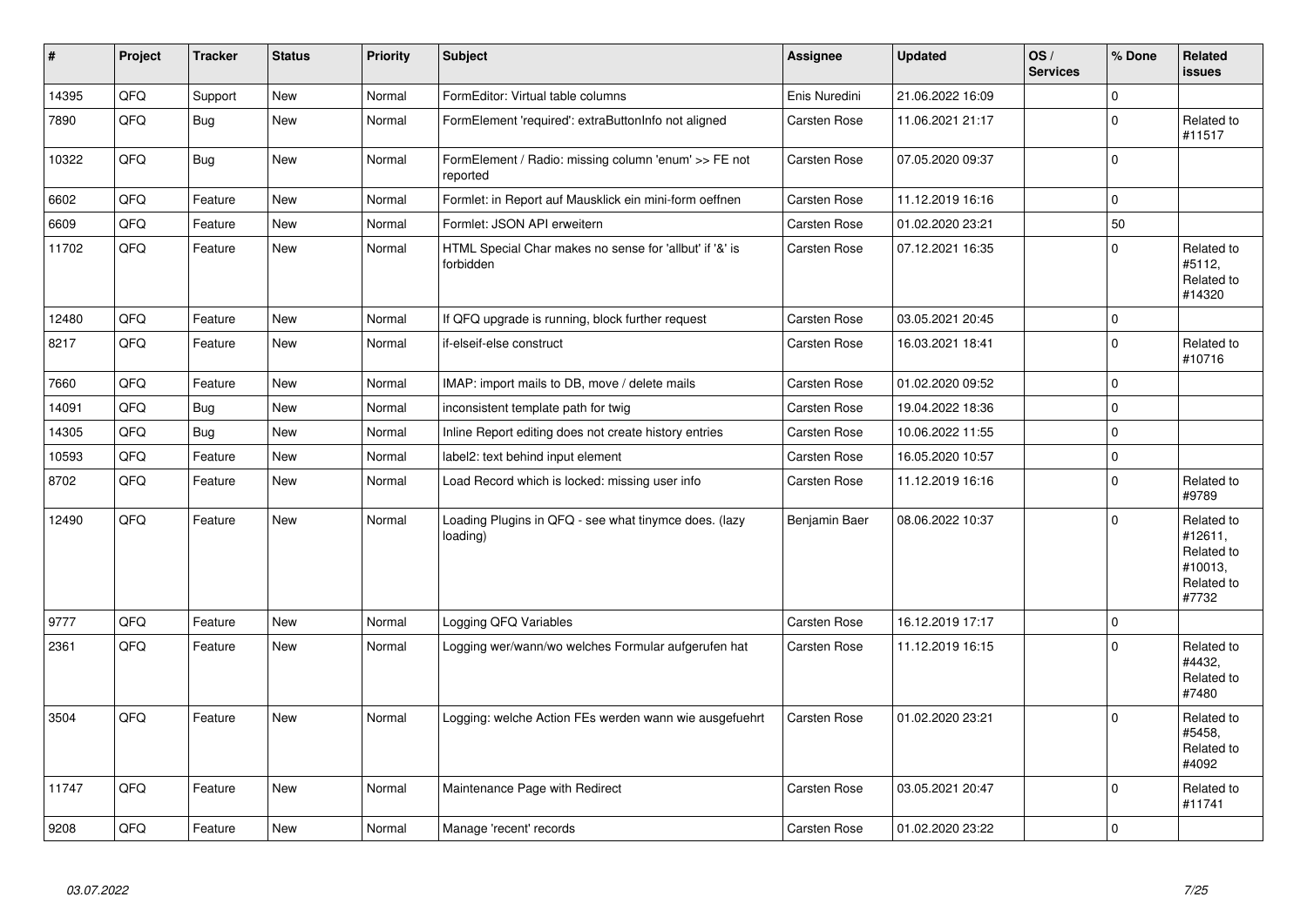| #     | Project | <b>Tracker</b> | <b>Status</b> | <b>Priority</b> | <b>Subject</b>                                                                                        | <b>Assignee</b> | <b>Updated</b>   | OS/<br><b>Services</b> | % Done      | <b>Related</b><br>issues                                             |
|-------|---------|----------------|---------------|-----------------|-------------------------------------------------------------------------------------------------------|-----------------|------------------|------------------------|-------------|----------------------------------------------------------------------|
| 10014 | QFQ     | Feature        | New           | Normal          | Manual.rst: describe behaviour and process order of<br>fillStoreVar, slaveId, sqlBefore,              | Carsten Rose    | 01.02.2020 22:31 |                        | 0           |                                                                      |
| 12039 | QFQ     | Feature        | New           | Normal          | Missing htmlSpecialChar() in pre processing on form submit                                            |                 | 18.02.2021 00:09 |                        | $\mathbf 0$ | Related to<br>#14320                                                 |
| 11523 | QFQ     | Feature        | New           | Normal          | Mit dynamic Update erkennen, ob Upload gemacht wurde                                                  | Carsten Rose    | 13.11.2020 15:07 |                        | $\mathbf 0$ | Related to<br>#9533                                                  |
| 6765  | QFQ     | Feature        | <b>New</b>    | Normal          | Moeglichkeit via QFQ eigene Logs zu schreiben                                                         | Carsten Rose    | 01.02.2020 23:21 |                        | 0           |                                                                      |
| 9706  | QFQ     | Feature        | <b>New</b>    | Normal          | Multi File Upload (hidden template group)                                                             | Carsten Rose    | 01.02.2020 23:22 |                        | $\mathbf 0$ | Related to<br>#7521,<br>Related to<br>#5562,<br>Related to<br>#13330 |
| 13331 | QFQ     | Bug            | New           | Normal          | Multi Form: Clear Icon misplaced                                                                      | Carsten Rose    | 19.03.2022 17:47 |                        | $\Omega$    |                                                                      |
| 13332 | QFQ     | Bug            | New           | Normal          | Multi Form: Required Felder werden visuell nicht markiert.                                            | Carsten Rose    | 19.03.2022 17:47 |                        | $\mathbf 0$ |                                                                      |
| 11516 | QFQ     | Feature        | <b>New</b>    | Normal          | Multi Page Form (Previous/Next Buttons)                                                               | Carsten Rose    | 16.03.2021 17:52 |                        | $\pmb{0}$   |                                                                      |
| 10714 | QFQ     | Feature        | New           | Normal          | multi Table Form                                                                                      | Carsten Rose    | 16.03.2021 18:44 |                        | $\mathbf 0$ |                                                                      |
| 11695 | QFQ     | <b>Bug</b>     | <b>New</b>    | Normal          | MultiForm required FE Error                                                                           | Carsten Rose    | 04.12.2020 13:34 |                        | 0           |                                                                      |
| 11667 | QFQ     | Bug            | <b>New</b>    | Normal          | MySQL mariadb-server-10.3: Incorrect datetime value                                                   | Carsten Rose    | 03.05.2021 20:48 |                        | 0           |                                                                      |
| 12023 | QFQ     | Feature        | New           | Normal          | MySQL Stored Precdure: QDECODESPECIALCHAR()                                                           | Carsten Rose    | 16.02.2021 11:16 |                        | $\mathbf 0$ | Related to<br>#12022                                                 |
| 6437  | QFQ     | Feature        | <b>New</b>    | Normal          | Neuer Mode Button bei FormElementen                                                                   | Carsten Rose    | 01.02.2020 23:21 |                        | $\mathbf 0$ | Related to<br>#9668.<br>Blocked by<br>#9678                          |
| 5782  | QFQ     | Feature        | <b>New</b>    | Normal          | NextCloud API                                                                                         | Carsten Rose    | 01.02.2020 10:02 |                        | 0           |                                                                      |
| 12133 | QFQ     | Bug            | <b>New</b>    | Normal          | NPM, phpSpreadSheet aktualisieren                                                                     | Carsten Rose    | 15.03.2021 09:04 |                        | $\mathbf 0$ |                                                                      |
| 14090 | QFQ     | Feature        | New           | Normal          | Nützliche _script funktionen                                                                          | Carsten Rose    | 28.05.2022 11:03 |                        | $\mathbf 0$ |                                                                      |
| 7685  | QFQ     | <b>Bug</b>     | New           | Normal          | Open FormElement from QFQ error message and save<br>modified record: error about missing {{formId:F}} | Carsten Rose    | 01.02.2020 23:22 |                        | $\mathbf 0$ |                                                                      |
| 7681  | QFQ     | Feature        | New           | Normal          | Optional switch off 'check for modified record'                                                       | Carsten Rose    | 01.02.2020 23:21 |                        | $\mathbf 0$ |                                                                      |
| 10384 | QFQ     | Feature        | New           | Normal          | Parameter Exchange QFQ Instances                                                                      |                 | 07.05.2020 09:38 |                        | $\Omega$    |                                                                      |
| 6261  | QFQ     | Feature        | New           | Normal          | Persistent SIP                                                                                        | Carsten Rose    | 12.06.2021 09:07 |                        | $\mathbf 0$ | Related to<br>#10819                                                 |
| 10819 | QFQ     | Feature        | New           | Normal          | Persistent SIP - second try                                                                           | Carsten Rose    | 29.06.2020 23:02 |                        | $\mathbf 0$ | Related to<br>#6261                                                  |
| 12556 | QFQ     | Feature        | New           | Normal          | Pills Title: colored = static or dynamic on allrequiredgiven                                          | Benjamin Baer   | 19.03.2022 17:49 |                        | $\pmb{0}$   |                                                                      |
| 11668 | QFQ     | Bug            | New           | Normal          | Play function.sql - problem with mysql                                                                | Carsten Rose    | 03.05.2021 20:48 |                        | $\pmb{0}$   |                                                                      |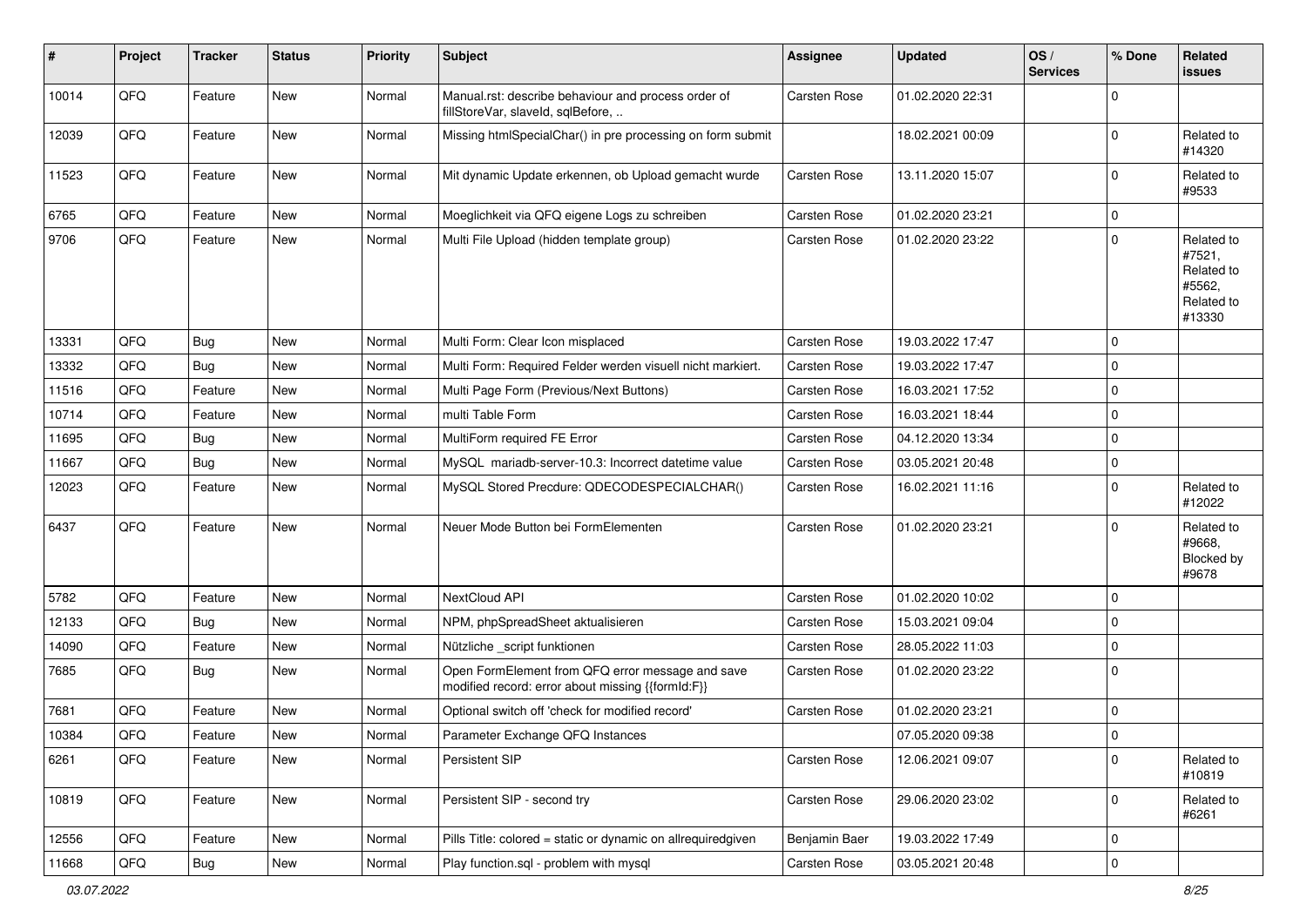| ∦     | Project | <b>Tracker</b> | <b>Status</b> | <b>Priority</b> | <b>Subject</b>                                                                                                                        | Assignee               | <b>Updated</b>   | OS/<br><b>Services</b> | % Done         | Related<br><b>issues</b>  |
|-------|---------|----------------|---------------|-----------------|---------------------------------------------------------------------------------------------------------------------------------------|------------------------|------------------|------------------------|----------------|---------------------------|
| 10080 | QFQ     | Feature        | <b>New</b>    | Normal          | Popup on 'save' / 'close': configure dialog (answer<br>yes/no/cancle/)                                                                | Carsten Rose           | 28.03.2021 20:52 |                        | $\Omega$       | Is duplicate<br>of #12262 |
| 4023  | QFQ     | Feature        | <b>New</b>    | Normal          | prepared statements - FE action: salveld, sqllnsert,<br>sqlUpdate, sqlDelete, sqlBefore, sqlAfter                                     | Carsten Rose           | 11.12.2019 16:15 |                        | $\mathbf 0$    |                           |
| 10658 | QFQ     | <b>Bug</b>     | <b>New</b>    | Normal          | processReadOnly broken                                                                                                                | Carsten Rose           | 27.05.2020 17:55 |                        | $\mathbf 0$    |                           |
| 14376 | QFQ     | Feature        | New           | Normal          | QFQ Bootstrap: if missing, create stored procedures                                                                                   | Enis Nuredini          | 19.06.2022 16:37 |                        | $\mathbf 0$    |                           |
| 13592 | QFQ     | <b>Bug</b>     | New           | Normal          | QFQ Build Queue: das vergeben von Tags klappt nicht. Es<br>werden keine Releases gebaut.                                              | Carsten Rose           | 19.03.2022 17:45 |                        | $\mathbf 0$    |                           |
| 12465 | QFQ     | Feature        | <b>New</b>    | Normal          | QFQ Function: use in FE to fill StoreRecord                                                                                           | Carsten Rose           | 05.05.2021 21:58 |                        | $\mathbf 0$    |                           |
| 13609 | QFQ     | Feature        | New           | Normal          | QFQ Introduction: Seite aufloesen                                                                                                     | Philipp<br>Gröbelbauer | 28.05.2022 11:02 |                        | $\Omega$       |                           |
| 7524  | QFQ     | <b>Bug</b>     | <b>New</b>    | Normal          | QFQ throws a 'General Error' if 'fileadmin/protected/log/' is<br>not writeable                                                        | Carsten Rose           | 01.02.2020 23:22 |                        | $\Omega$       |                           |
| 9927  | QFQ     | Feature        | <b>New</b>    | Normal          | QFQ Update: a) Update nur machen wenn BE User<br>eingeloggt ist., b) Bei Fehler genaue Meldung welcher<br>Updateschritt Probleme hat. | Carsten Rose           | 22.01.2020 12:59 |                        | $\mathbf 0$    |                           |
| 13528 | QFQ     | Bug            | <b>New</b>    | Normal          | gfg.io > releases: es wird kein neues Release angelegt                                                                                | Benjamin Baer          | 19.03.2022 17:46 |                        | $\mathbf 0$    |                           |
| 7520  | QFQ     | Feature        | <b>New</b>    | Normal          | QR Code:  AS _qr ( AS _link)                                                                                                          | Carsten Rose           | 01.02.2020 23:22 |                        | $\mathbf 0$    |                           |
| 6483  | QFQ     | Bug            | <b>New</b>    | Normal          | R Store funktioniert nicht bei 'Report Notation' im FE                                                                                | Carsten Rose           | 01.02.2020 23:21 |                        | $\Omega$       |                           |
| 7924  | QFQ     | Feature        | <b>New</b>    | Normal          | Radio/Checkbox with Tooltip                                                                                                           | Carsten Rose           | 01.02.2020 23:22 |                        | $\mathbf 0$    |                           |
| 11239 | QFQ     | Bug            | New           | Normal          | Radiobutton (plain): horizontales Rendern abhängig vom<br>Datentyp in der Datenbank                                                   | Carsten Rose           | 30.09.2020 18:37 |                        | $\Omega$       |                           |
| 7513  | QFQ     | Bug            | <b>New</b>    | Normal          | Radios not correct aligned                                                                                                            | Carsten Rose           | 01.02.2020 23:22 |                        | $\mathbf 0$    |                           |
| 7795  | QFQ     | Bug            | <b>New</b>    | Normal          | Readonly Form: Typeahead-Felder                                                                                                       | Carsten Rose           | 01.02.2020 23:22 |                        | $\mathbf 0$    | Related to<br>#10640      |
| 7280  | QFQ     | Feature        | <b>New</b>    | Normal          | recently used table                                                                                                                   | Carsten Rose           | 01.02.2020 23:21 |                        | $\mathbf 0$    |                           |
| 7480  | QFQ     | Feature        | <b>New</b>    | Normal          | Record History (Undo / Redo)                                                                                                          | Carsten Rose           | 11.12.2019 16:16 |                        | $\Omega$       | Related to<br>#2361       |
| 7099  | QFQ     | Feature        | New           | Normal          | Redesign FormEditor                                                                                                                   | Carsten Rose           | 01.02.2020 23:21 |                        | $\mathbf 0$    |                           |
| 13700 | QFQ     | Feature        | <b>New</b>    | Normal          | Redesign qfq.io Seite                                                                                                                 | Carsten Rose           | 19.03.2022 17:43 |                        | $\mathbf 0$    |                           |
| 8975  | QFQ     | Feature        | <b>New</b>    | Normal          | Report Notation: 2.0                                                                                                                  | Carsten Rose           | 01.02.2020 23:22 |                        | $\mathbf 0$    | Related to<br>#8963       |
| 9983  | QFQ     | Feature        | New           | Normal          | Report Notation: new keyword 'range'                                                                                                  | Carsten Rose           | 01.02.2020 15:55 |                        | $\mathbf 0$    |                           |
| 7261  | QFQ     | Bug            | New           | Normal          | Report pathFilename for user without path, only the filename                                                                          | Carsten Rose           | 01.02.2020 23:21 |                        | $\mathbf 0$    |                           |
| 6723  | QFQ     | Feature        | New           | Normal          | Report QFQ Installation and Version                                                                                                   | Carsten Rose           | 12.06.2021 09:07 |                        | $\mathbf 0$    |                           |
| 10463 | QFQ     | Feature        | New           | Normal          | Report_link: expliztes setzen von HTML Tags (Bedarf fuer<br>'data-selenium' & 'id')                                                   | Enis Nuredini          | 23.03.2022 09:23 |                        | $\overline{0}$ | Related to<br>#7648       |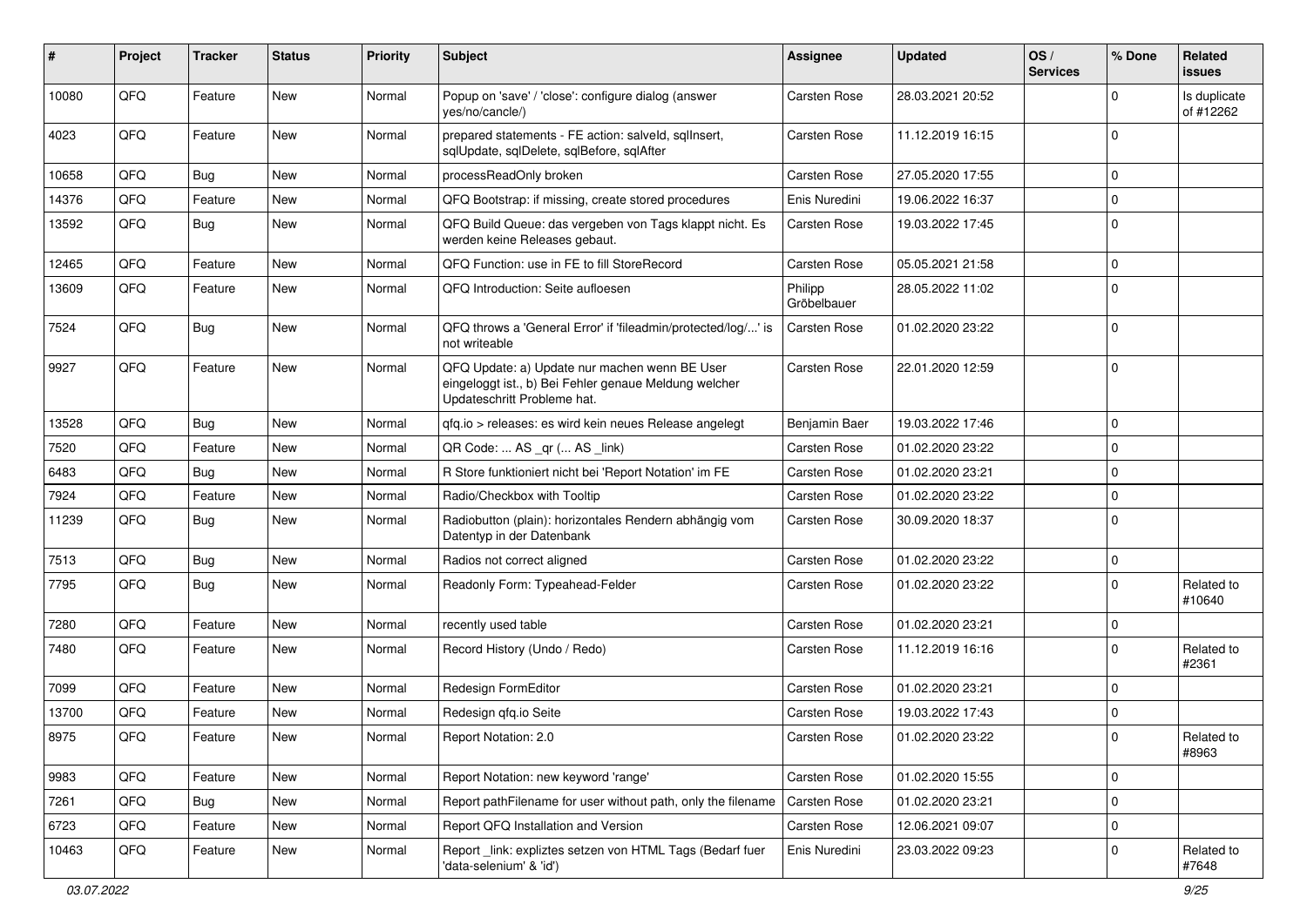| ∦     | Project | <b>Tracker</b> | <b>Status</b> | <b>Priority</b> | <b>Subject</b>                                                                                       | <b>Assignee</b>                                        | <b>Updated</b>   | OS/<br><b>Services</b> | % Done      | <b>Related</b><br>issues                      |                      |
|-------|---------|----------------|---------------|-----------------|------------------------------------------------------------------------------------------------------|--------------------------------------------------------|------------------|------------------------|-------------|-----------------------------------------------|----------------------|
| 11534 | QFQ     | Feature        | New           | Normal          | Report: Action on selected rows - Table batchprocessing<br>feature                                   |                                                        | 18.11.2020 08:15 |                        | $\mathbf 0$ |                                               |                      |
| 9811  | QFQ     | Feature        | New           | Normal          | Report: tag every n'th row                                                                           | Carsten Rose                                           | 01.02.2020 23:22 |                        | $\mathbf 0$ |                                               |                      |
| 5345  | QFQ     | Feature        | New           | Normal          | Report: UPDATE / INSERT / DELETE statements should<br>trigger subqueries, depending on the result.   | Carsten Rose                                           | 27.05.2020 16:11 |                        | $\mathbf 0$ |                                               |                      |
| 9855  | QFQ     | Bug            | New           | Normal          | <b>Required Check</b>                                                                                |                                                        | 01.02.2020 15:56 |                        | $\mathbf 0$ |                                               |                      |
| 14028 | QFQ     | Feature        | New           | Normal          | Required notification: visual nicer                                                                  | Enis Nuredini                                          | 28.05.2022 11:01 |                        | $\mathbf 0$ |                                               |                      |
| 7519  | QFQ     | Feature        | New           | Normal          | Select: Multi                                                                                        | Carsten Rose                                           | 01.02.2020 23:22 |                        | $\pmb{0}$   |                                               |                      |
| 14227 | QFQ     | Feature        | <b>New</b>    | Normal          | Selenium Konkurrenz: cypress.io                                                                      | Enis Nuredini                                          | 28.05.2022 11:02 |                        | $\mathbf 0$ |                                               |                      |
| 11080 | QFQ     | Feature        | New           | Normal          | Send MQTT messages                                                                                   | Carsten Rose                                           | 29.08.2020 19:49 |                        | $\pmb{0}$   |                                               |                      |
| 7014  | QFQ     | Bug            | New           | Normal          | Sending invalid emails succeeds when<br>debug.redirectAllMailTo is set                               | Carsten Rose                                           | 01.02.2020 23:21 |                        | $\mathbf 0$ |                                               |                      |
| 9707  | QFQ     | Feature        | <b>New</b>    | Normal          | SIP security: encode pageld and check pageld on decode                                               | Carsten Rose                                           | 01.02.2020 23:22 |                        | $\mathbf 0$ |                                               |                      |
| 12512 | QFQ     | Bug            | <b>New</b>    | Normal          | Some MySQL Installation can't use 'stored procedures'                                                | Carsten Rose                                           | 19.03.2022 17:48 |                        | $\mathbf 0$ |                                               |                      |
| 7683  | QFQ     | Feature        | New           | Normal          | Special column names in '{{ SELECT  AS _link }}' should<br>be detected                               | Carsten Rose                                           | 01.02.2020 23:21 |                        | $\mathbf 0$ |                                               |                      |
| 8806  | QFQ     | Feature        | <b>New</b>    | Normal          | SQL Function nl2br                                                                                   | Carsten Rose                                           | 01.02.2020 23:22 |                        | $\mathbf 0$ |                                               |                      |
| 4050  | QFQ     | Feature        | New           | Normal          | sql.log: 1) FormElement ID which causes a specific action,<br>2) Result in the same row.             | Carsten Rose                                           | 15.04.2020 11:35 |                        | $\mathbf 0$ | Related to<br>#5458                           |                      |
| 9129  | QFQ     | Feature        | New           | Normal          | sqlValidate: Message as notification, not as error                                                   | Carsten Rose                                           | 01.02.2020 23:22 |                        | $\mathbf 0$ | Related to<br>#9128                           |                      |
| 12413 | QFQ     | Feature        | <b>New</b>    | Normal          | STORE_TYPO3: enhance for {{be_users.email:T}},<br>{{fe users.email:T}}                               | Carsten Rose                                           | 03.05.2021 20:45 |                        | $\mathbf 0$ | Related to<br>#12412,<br>Related to<br>#10012 |                      |
| 11775 | QFQ     | Feature        | <b>New</b>    | Normal          | Subrecord Tooltip pro Feld                                                                           | Carsten Rose                                           | 18.12.2020 15:22 |                        | $\mathbf 0$ | Related to<br>#11955                          |                      |
| 3432  | QFQ     | Feature        | <b>New</b>    | Normal          | subrecord: dynamicUpdate                                                                             | Carsten Rose                                           | 11.06.2020 21:10 |                        | $\mathbf 0$ | Related to<br>#5691                           |                      |
| 8187  | QFQ     | Feature        | <b>New</b>    | Normal          | Subrecord: enable/hide new button - make new/edit/delete<br>customizeable.                           | Carsten Rose                                           | 06.03.2021 18:44 |                        | $\mathbf 0$ | Related to<br>#11326                          |                      |
| 11955 | QFQ     | Feature        | New           | Normal          | subrecord: new title option to set <th> attributes - e.g. to<br/>customize tablesorter options.</th> | attributes - e.g. to<br>customize tablesorter options. | Carsten Rose     | 03.05.2021 20:47       |             | $\overline{0}$                                | Related to<br>#11775 |
| 12135 | QFQ     | Feature        | New           | Normal          | Subrecord: Notiz                                                                                     |                                                        | 24.04.2021 16:58 |                        | $\mathbf 0$ |                                               |                      |
| 7574  | QFQ     | <b>Bug</b>     | New           | Normal          | Substitute error: form element not reported / dont parse<br>Form.note                                | Carsten Rose                                           | 01.02.2020 23:21 |                        | $\mathbf 0$ |                                               |                      |
| 12477 | QFO     | Feature        | New           | Normal          | Support for refactoring: Form, FormElement, diverse<br>Tabellen/Spalten, tt-content Records          | Carsten Rose                                           | 03.05.2021 20:45 |                        | $\pmb{0}$   |                                               |                      |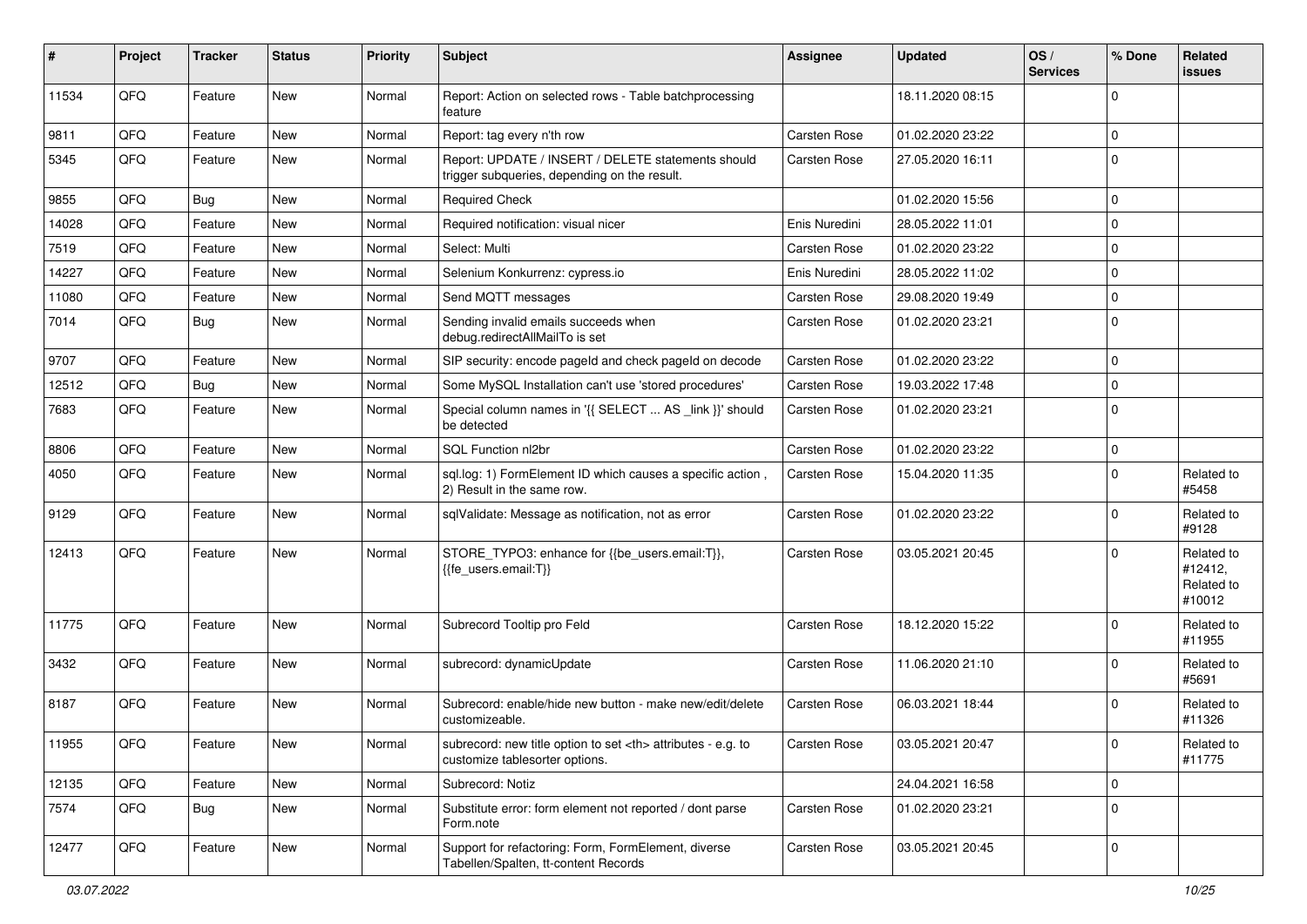| #     | Project | <b>Tracker</b> | <b>Status</b> | <b>Priority</b> | <b>Subject</b>                                                                                             | <b>Assignee</b> | <b>Updated</b>   | OS/<br><b>Services</b> | % Done         | <b>Related</b><br>issues                    |
|-------|---------|----------------|---------------|-----------------|------------------------------------------------------------------------------------------------------------|-----------------|------------------|------------------------|----------------|---------------------------------------------|
| 12520 | QFQ     | Bug            | New           | Normal          | Switch FE User: still active even FE User session expired                                                  | Carsten Rose    | 19.03.2022 17:48 |                        | $\mathbf 0$    |                                             |
| 14304 | QFQ     | Bug            | <b>New</b>    | Normal          | table sorter view safer does not work                                                                      | Carsten Rose    | 10.06.2022 11:49 |                        | 0              |                                             |
| 11892 | QFQ     | Feature        | New           | Normal          | tablesorter: columns with links are hard to order - new<br>qualifier 'Y: <ord>'</ord>                      | Enis Nuredini   | 23.03.2022 09:22 |                        | $\mathbf 0$    |                                             |
| 12679 | QFQ     | Feature        | <b>New</b>    | Normal          | tablesorter: custom column width                                                                           | Carsten Rose    | 16.06.2021 11:10 |                        | $\overline{0}$ |                                             |
| 12716 | QFQ     | Bug            | <b>New</b>    | Normal          | template group: Pattern only applied to first instance                                                     | Carsten Rose    | 19.03.2022 17:47 |                        | $\pmb{0}$      |                                             |
| 12045 | QFQ     | Bug            | <b>New</b>    | Normal          | templateGroup afterSave FE: Aufruf ohne<br>sqlHonorFormElements funktioniert nicht                         | Carsten Rose    | 18.02.2021 16:33 |                        | $\mathbf 0$    |                                             |
| 7521  | QFQ     | Feature        | <b>New</b>    | Normal          | TemplateGroup: fe.type=upload                                                                              | Carsten Rose    | 01.02.2020 23:21 |                        | $\mathbf{0}$   | Related to<br>#9706                         |
| 10345 | QFQ     | Feature        | New           | Normal          | Templates - Patterns QFQ Style                                                                             |                 | 03.05.2021 21:01 |                        | $\Omega$       | Related to<br>#10713                        |
| 14455 | QFQ     | Support        | <b>New</b>    | Normal          | TinyMCE: Activate save button after upload picture over<br>drag&drop                                       | Enis Nuredini   | 01.07.2022 08:37 |                        | $\mathbf 0$    |                                             |
| 7239  | QFQ     | Feature        | New           | Normal          | TinyMCE: html tag whitelist                                                                                | Carsten Rose    | 01.02.2020 23:21 |                        | $\Omega$       | Related to<br>#14320                        |
| 12632 | QFQ     | Feature        | New           | Normal          | TinyMCE: Prepare CSS classes for images                                                                    | Carsten Rose    | 04.06.2021 14:35 |                        | 100            | Blocked by<br>#12186                        |
| 12664 | QFQ     | Feature        | <b>New</b>    | Normal          | TinyMCE: report/remove malicous HTML/JS Code                                                               | Carsten Rose    | 19.03.2022 17:47 |                        | 0              | Related to<br>#14320                        |
| 12187 | QFQ     | Bug            | <b>New</b>    | Normal          | Trigger FormAsFile() via Report: probably problem with multi<br>DB setup                                   | Carsten Rose    | 20.03.2021 21:20 |                        | $\mathbf 0$    |                                             |
| 12400 | QFQ     | Feature        | New           | Normal          | Tutorial ist in QFQ Doku, Wird in der Suche gefunden, es<br>gibt aber kein Menupunkt - Inhalt ueberpruefen | Carsten Rose    | 03.05.2021 20:45 |                        | $\mathbf 0$    |                                             |
| 4018  | QFQ     | Feature        | <b>New</b>    | Normal          | typeahead: long query parameter / answer triggers 'Attack<br>detected' and purges current SIP storage.     | Carsten Rose    | 29.06.2022 22:46 |                        | $\mathbf 0$    | Related to<br>#9077                         |
| 10115 | QFQ     | Feature        | <b>New</b>    | Normal          | TypeAhead: static list                                                                                     | Carsten Rose    | 26.02.2020 16:42 |                        | 100            |                                             |
| 9221  | QFQ     | Feature        | New           | Normal          | typeAhead: Zeichenlimite ausschalten                                                                       | Carsten Rose    | 29.06.2022 22:36 |                        | $\mathbf 0$    |                                             |
| 9077  | QFQ     | <b>Bug</b>     | New           | Normal          | typeAheadSgl: report broken SQL                                                                            | Carsten Rose    | 29.06.2022 22:35 |                        | $\Omega$       | Related to<br>#4018                         |
| 10588 | QFQ     | Bug            | <b>New</b>    | Normal          | typeahed Tag: Doku anpassen                                                                                | Carsten Rose    | 12.11.2020 23:45 |                        | $\mathbf 0$    |                                             |
| 7219  | QFQ     | Bug            | New           | Normal          | typeSheadSql / typeAheadSqlPrefetch: change to curly<br>braces                                             | Carsten Rose    | 01.02.2020 23:21 |                        | $\mathbf 0$    |                                             |
| 5305  | QFQ     | Bug            | New           | Normal          | Upload FormElement: nicht disabled by readonly Form                                                        | Carsten Rose    | 16.06.2021 13:43 |                        | $\mathbf{0}$   | Related to<br>#9347,<br>Related to<br>#9834 |
| 7175  | QFQ     | Feature        | New           | Normal          | Upload: md5 hash as filename                                                                               | Carsten Rose    | 01.02.2020 23:21 |                        | $\pmb{0}$      |                                             |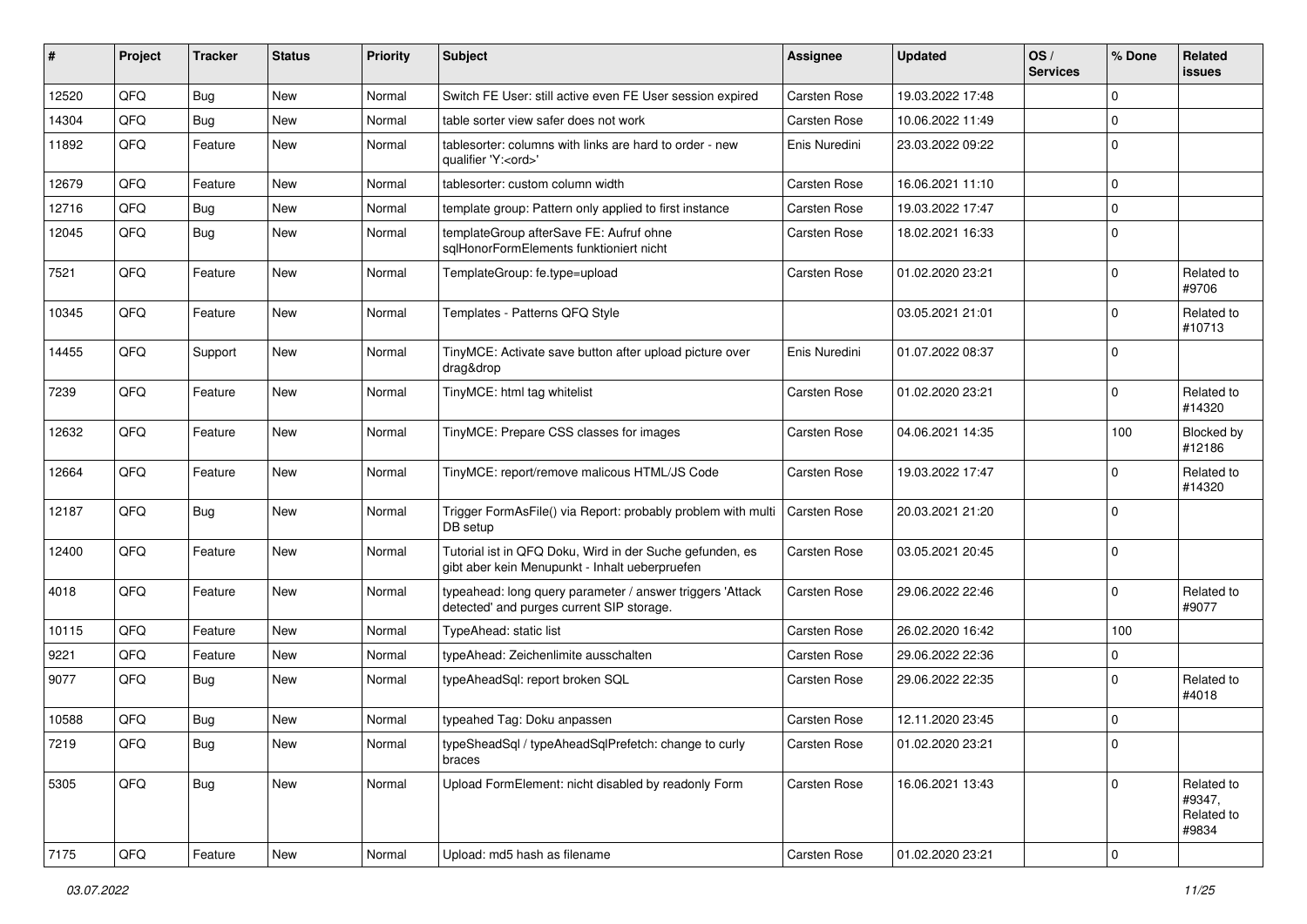| #     | Project | <b>Tracker</b> | <b>Status</b> | <b>Priority</b> | <b>Subject</b>                                                                                                             | <b>Assignee</b>     | <b>Updated</b>   | OS/<br><b>Services</b> | % Done       | <b>Related</b><br>issues                                             |
|-------|---------|----------------|---------------|-----------------|----------------------------------------------------------------------------------------------------------------------------|---------------------|------------------|------------------------|--------------|----------------------------------------------------------------------|
| 7119  | QFQ     | Feature        | <b>New</b>    | Normal          | Upload: scaleDownWidth, scaleDownHeight                                                                                    | Carsten Rose        | 01.02.2020 23:21 |                        | $\mathbf 0$  |                                                                      |
| 13354 | QFQ     | Feature        | <b>New</b>    | Normal          | Using Websocket in QFQ                                                                                                     | Carsten Rose        | 10.11.2021 15:47 |                        | $\pmb{0}$    |                                                                      |
| 6855  | QFQ     | Feature        | <b>New</b>    | Normal          | With {{feUser:U}}!={{feUser:T}}: Save / Delete: only possible<br>with {{feUserSave:U}}='yes' and '{{feUserDelete:U}}='yes' | <b>Carsten Rose</b> | 01.02.2020 23:21 |                        | $\pmb{0}$    |                                                                      |
| 10704 | QFQ     | Bug            | <b>New</b>    | Normal          | wkhtml problem rendering fullCalendar.js / fabric.js >><br>successor: puppeteer                                            | Carsten Rose        | 12.11.2020 23:45 |                        | $\mathbf{0}$ | Related to<br>#5024,<br>Related to<br>#4650,<br>Related to<br>#10715 |
| 13706 | QFQ     | Bug            | <b>New</b>    | Normal          | Wrong CheckType in FieldElement LastStatus of Form Cron                                                                    | Carsten Rose        | 21.01.2022 18:20 |                        | 0            |                                                                      |
| 13659 | QFQ     | <b>Bug</b>     | <b>New</b>    | Normal          | wrong sanitize class applied to R-store                                                                                    | Carsten Rose        | 15.01.2022 14:23 |                        | $\pmb{0}$    |                                                                      |
| 11195 | QFQ     | <b>Bug</b>     | <b>New</b>    | Low             | Dynamic Update: Note not updated if new text is empty<br>(v20.4)                                                           |                     | 25.09.2020 11:14 |                        | $\mathbf{0}$ |                                                                      |
| 9534  | QFQ     | <b>Bug</b>     | Priorize      | Urgent          | FE.type=upload: 'Unknown Mode: ID"                                                                                         | Carsten Rose        | 03.05.2021 21:14 |                        | $\pmb{0}$    | Related to<br>#9532                                                  |
| 9173  | QFQ     | Bug            | Priorize      | Urgent          | Stale Record Lock: Firefox                                                                                                 | <b>Carsten Rose</b> | 03.05.2021 21:14 |                        | $\pmb{0}$    | Related to<br>#9789                                                  |
| 8082  | QFQ     | Feature        | Priorize      | High            | Contact form without saving record                                                                                         | Carsten Rose        | 07.12.2021 15:20 |                        | $\Omega$     | Related to<br>#8587,<br><b>Blocks</b><br>#11850                      |
| 8204  | QFQ     | Feature        | Priorize      | High            | Position 'required mark'                                                                                                   | <b>Carsten Rose</b> | 16.06.2021 13:44 |                        | $\mathbf 0$  |                                                                      |
| 9121  | QFQ     | Bug            | Priorize      | High            | sip links have r and __dbIndexData set                                                                                     | Carsten Rose        | 12.06.2021 10:41 |                        | $\mathbf 0$  |                                                                      |
| 6116  | QFQ     | <b>Bug</b>     | Priorize      | High            | value of checkbox not saved                                                                                                | Carsten Rose        | 07.12.2021 17:19 |                        | $\pmb{0}$    |                                                                      |
| 5942  | QFQ     | Feature        | Priorize      | Normal          | 'L' and 'type': append to links, generate via '_link' by using 'u:'                                                        | <b>Carsten Rose</b> | 01.02.2020 10:13 |                        | $\mathbf 0$  |                                                                      |
| 12452 | QFQ     | Feature        | Priorize      | Normal          | BaseURL: alsways with '/' at the end                                                                                       | Carsten Rose        | 19.06.2022 13:45 |                        | $\mathbf 0$  | Related to<br>#10782                                                 |
| 9346  | QFQ     | Feature        | Priorize      | Normal          | beforeSave: check if an upload is given                                                                                    | Carsten Rose        | 11.06.2021 21:18 |                        | $\pmb{0}$    |                                                                      |
| 3782  | QFQ     | Bug            | Priorize      | Normal          | Bei fehlerhafter Eingabe (z.B. Datum) sollte das erwartete<br>Format angezeigt werden                                      | Carsten Rose        | 01.02.2020 10:13 |                        | $\pmb{0}$    |                                                                      |
| 9958  | QFQ     | Bug            | Priorize      | Normal          | Broken subrecord query: no error message                                                                                   | Carsten Rose        | 05.02.2021 15:15 |                        | $\pmb{0}$    |                                                                      |
| 6870  | QFQ     | Feature        | Priorize      | Normal          | Click on 'link' triggers an API call                                                                                       | Benjamin Baer       | 03.01.2022 08:25 |                        | $\pmb{0}$    |                                                                      |
| 7630  | QFQ     | Feature        | Priorize      | Normal          | detailed error message for simple upload                                                                                   | Carsten Rose        | 01.02.2020 10:13 |                        | $\mathbf 0$  |                                                                      |
| 12503 | QFQ     | Feature        | Priorize      | Normal          | Detect dangerous UPDATE statement with missing WHERE                                                                       | Carsten Rose        | 05.05.2021 22:09 |                        | $\mathbf 0$  |                                                                      |
| 7217  | QFQ     | Feature        | Priorize      | Normal          | Download: notice User if `_sip=?` is missing                                                                               | Carsten Rose        | 01.02.2020 10:13 |                        | $\pmb{0}$    |                                                                      |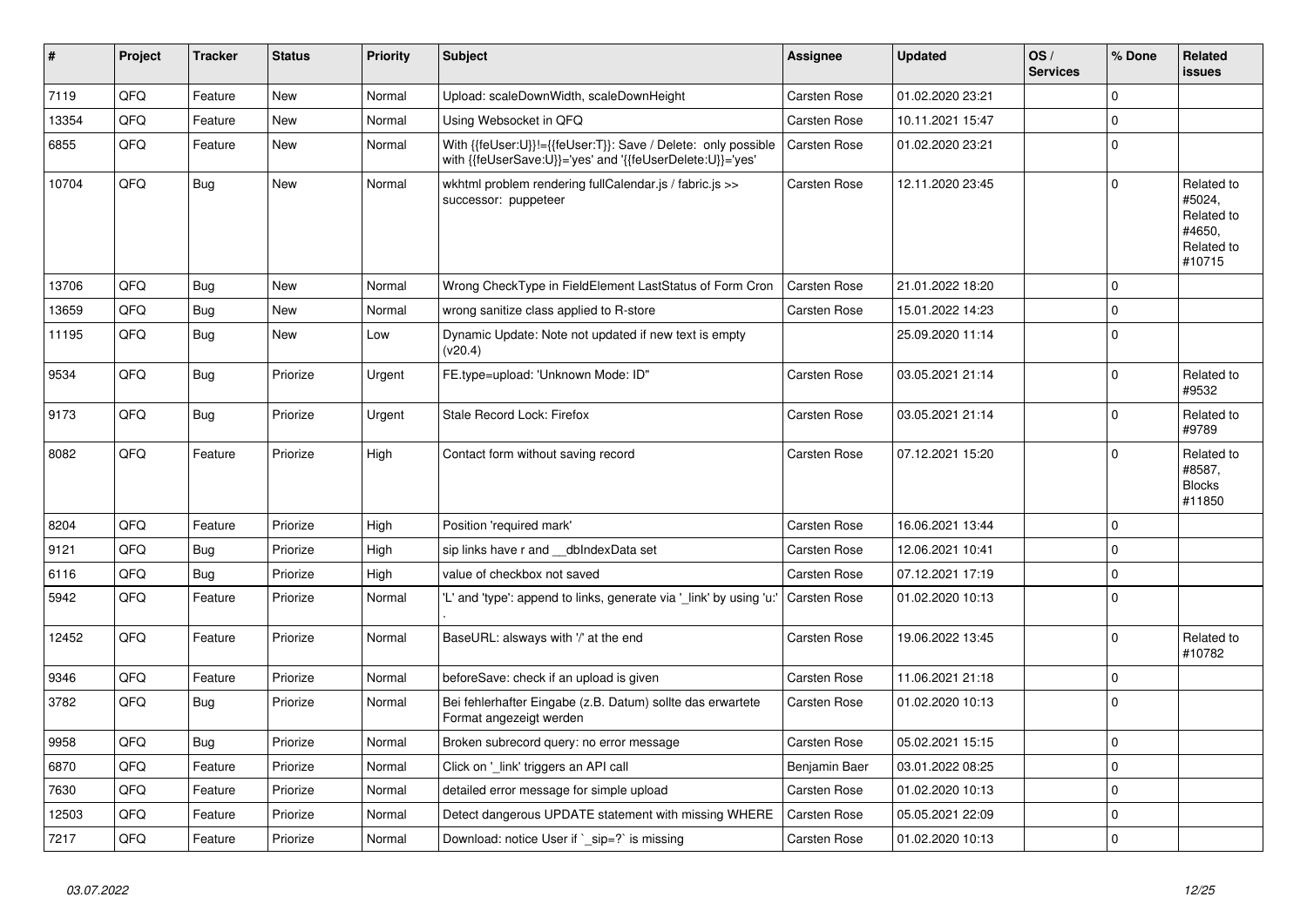| ∦     | Project | <b>Tracker</b> | <b>Status</b> | <b>Priority</b> | Subject                                                                                                  | <b>Assignee</b> | <b>Updated</b>   | OS/<br><b>Services</b> | % Done      | <b>Related</b><br>issues                                                |
|-------|---------|----------------|---------------|-----------------|----------------------------------------------------------------------------------------------------------|-----------------|------------------|------------------------|-------------|-------------------------------------------------------------------------|
| 5562  | QFQ     | Feature        | Priorize      | Normal          | Drag'n'Drop fuer Uploads                                                                                 | Benjamin Baer   | 21.03.2022 09:52 |                        | $\Omega$    | Related to<br>#9706                                                     |
| 9975  | QFQ     | Bug            | Priorize      | Normal          | Dropdown Menu: 'r:3' broken                                                                              | Carsten Rose    | 01.02.2020 10:13 |                        | $\Omega$    |                                                                         |
| 2665  | QFQ     | Bug            | Priorize      | Normal          | Dynamic Update funktioniert nicht, wenn beim<br>entsprechenden FormElement eine size angegeben ist.      | Benjamin Baer   | 03.01.2022 08:12 |                        | 30          |                                                                         |
| 6224  | QFQ     | Feature        | Priorize      | Normal          | Dynamic update: fade in/out fields                                                                       | Benjamin Baer   | 21.03.2022 09:50 |                        | $\Omega$    |                                                                         |
| 8585  | QFQ     | Feature        | Priorize      | Normal          | Enhance Error message for 'unknown form'                                                                 | Carsten Rose    | 01.02.2020 10:13 |                        | $\Omega$    |                                                                         |
| 6801  | QFQ     | Feature        | Priorize      | Normal          | Fabric: Maximize / FullIscreen                                                                           | Benjamin Baer   | 21.03.2022 09:56 |                        | $\Omega$    |                                                                         |
| 9862  | QFQ     | Bug            | Priorize      | Normal          | Failed writing to sql mail qfq.log should throw an exception                                             | Carsten Rose    | 01.02.2020 10:13 |                        | $\Omega$    |                                                                         |
| 8584  | QFQ     | Feature        | Priorize      | Normal          | FE 'Action' - never assign to Container (except Template<br>Group)                                       | Carsten Rose    | 01.02.2020 10:13 |                        | $\Omega$    |                                                                         |
| 7656  | QFQ     | Bug            | Priorize      | Normal          | FE with required, 'pattern' and 'extraButtonLock': always<br>complain about missing value                | Carsten Rose    | 01.02.2020 10:13 |                        | $\Omega$    |                                                                         |
| 8277  | QFQ     | Feature        | Priorize      | Normal          | fe.parameter.default=                                                                                    | Carsten Rose    | 01.02.2020 23:17 |                        | $\Omega$    | Related to<br>#8113                                                     |
| 8037  | QFQ     | Bug            | Priorize      | Normal          | FE.type=upload (advanced mode): {{slaveld:V}} missing<br>during dynamic update                           | Carsten Rose    | 01.02.2020 10:13 |                        | $\Omega$    |                                                                         |
| 10003 | QFQ     | Feature        | Priorize      | Normal          | fieldset: stronger visualize group                                                                       | Benjamin Baer   | 12.02.2020 08:13 |                        | 0           |                                                                         |
| 9668  | QFQ     | Feature        | Priorize      | Normal          | Form.mode: rename 'hidden' to 'hide'                                                                     | Carsten Rose    | 05.05.2021 22:14 |                        | $\Omega$    | Related to<br>#6437                                                     |
| 6998  | QFQ     | Feature        | Priorize      | Normal          | Form: with debug=on show column information as tooltip of<br>column label                                | Carsten Rose    | 01.02.2020 10:13 |                        | $\Omega$    |                                                                         |
| 14290 | QFQ     | Feature        | Priorize      | Normal          | FormEditor: Show Table Definition                                                                        | Carsten Rose    | 19.06.2022 16:37 |                        | $\Omega$    |                                                                         |
| 7290  | QFQ     | Feature        | Priorize      | Normal          | FormEditor: title as textarea if LEN(title)>60                                                           | Carsten Rose    | 01.02.2020 10:13 |                        | $\Omega$    | Blocked by<br>#7682                                                     |
| 8034  | QFQ     | Feature        | Priorize      | Normal          | FormElement 'data': 22.22.2222 should not be accepted                                                    | Carsten Rose    | 01.02.2020 10:13 |                        | $\Omega$    |                                                                         |
| 9900  | QFQ     | Feature        | Priorize      | Normal          | Generic API Call: tt-content record >> JSON                                                              | Carsten Rose    | 01.02.2020 10:13 |                        | $\Omega$    |                                                                         |
| 14283 | QFQ     | Bug            | Priorize      | Normal          | HEIC / HEIF convert doesn't trigger                                                                      | Carsten Rose    | 19.06.2022 16:37 |                        | $\Omega$    |                                                                         |
| 9834  | QFQ     | Bug            | Priorize      | Normal          | Input elements with tag 'disabled' are missing on<br>form-submit: server option 'processReadOnly' broken | Carsten Rose    | 07.12.2021 16:43 |                        | $\Omega$    | Related to<br>#9691,<br>Related to<br>#5305, Has<br>duplicate<br>#12331 |
| 7965  | QFQ     | Feature        | Priorize      | Normal          | Input type 'text' with visual format - currency                                                          | Benjamin Baer   | 03.01.2022 07:45 |                        | 0           |                                                                         |
| 7522  | QFQ     | Feature        | Priorize      | Normal          | Inserting default index.html to folder (Avoid Apache<br>Indexing)                                        | Carsten Rose    | 01.02.2020 10:13 |                        | $\mathbf 0$ |                                                                         |
| 14371 | QFO     | Feature        | Priorize      | Normal          | LDAP via REPORT                                                                                          | Carsten Rose    | 19.06.2022 16:37 |                        | 0           |                                                                         |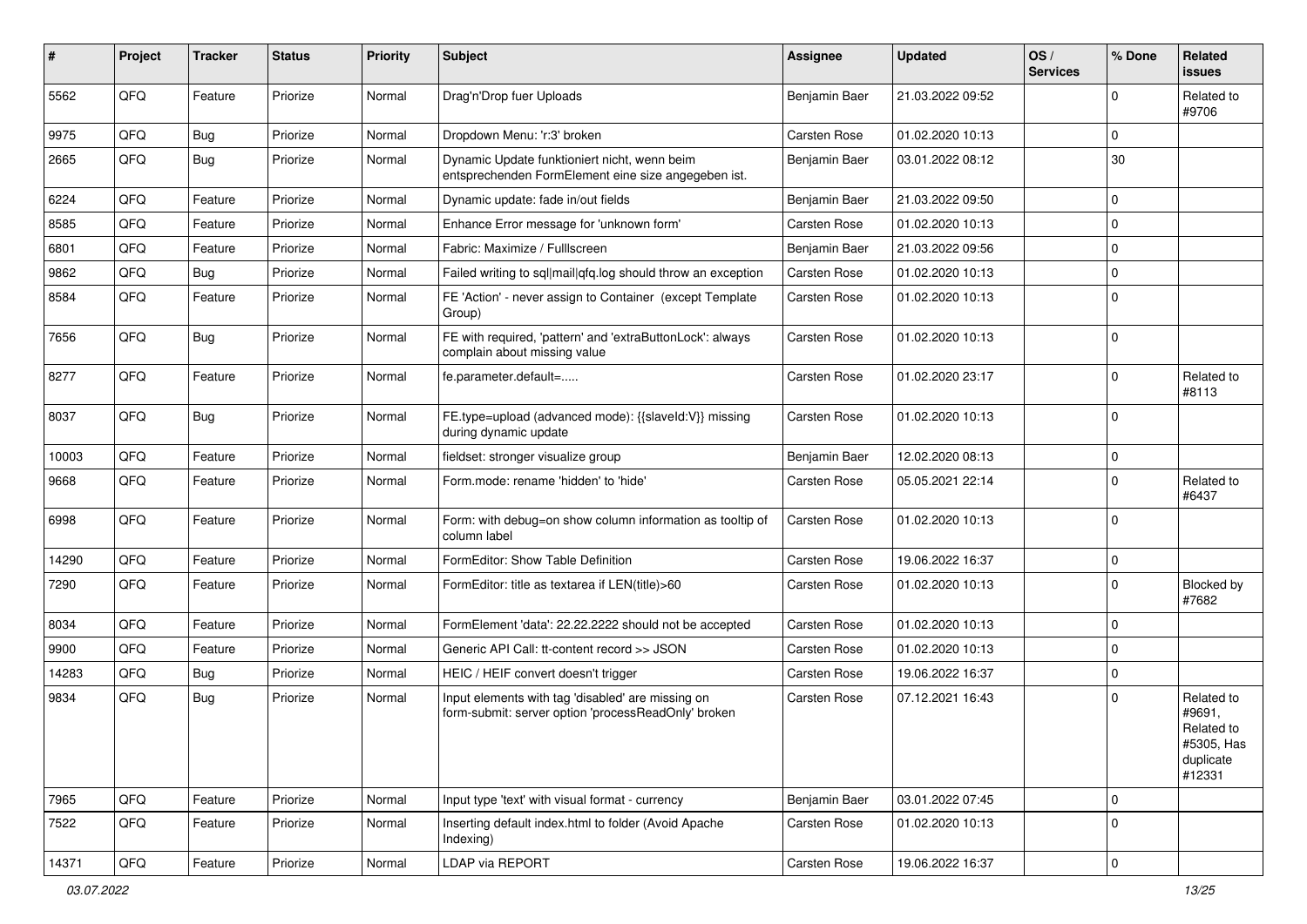| #     | Project | <b>Tracker</b> | <b>Status</b> | <b>Priority</b> | <b>Subject</b>                                                                                    | Assignee            | <b>Updated</b>   | OS/<br><b>Services</b> | % Done   | <b>Related</b><br><b>issues</b>                                        |
|-------|---------|----------------|---------------|-----------------|---------------------------------------------------------------------------------------------------|---------------------|------------------|------------------------|----------|------------------------------------------------------------------------|
| 6566  | QFQ     | Bug            | Priorize      | Normal          | Link Function 'delete': provided parameter missing on page<br>reload                              | Benjamin Baer       | 03.01.2022 08:08 |                        | $\Omega$ |                                                                        |
| 10569 | QFQ     | Feature        | Priorize      | Normal          | link_blank more safe                                                                              | Enis Nuredini       | 25.03.2022 12:44 |                        | 0        |                                                                        |
| 10015 | QFQ     | Feature        | Priorize      | Normal          | Monospace in Textarea                                                                             | Carsten Rose        | 03.02.2020 13:40 |                        | 0        |                                                                        |
| 12325 | QFQ     | Bug            | Priorize      | Normal          | MultiDB form.dblndex not working for report syntax                                                | Carsten Rose        | 07.09.2021 13:37 |                        | 0        | Related to<br>#12145,<br>Related to<br>#12314                          |
| 10011 | QFQ     | Feature        | Priorize      | Normal          | Offer new STORE_TYPO3 Variable 'beUser', 'beEmail'                                                | <b>Carsten Rose</b> | 08.05.2021 09:51 |                        | 0        | Related to<br>#10012,<br>Related to<br>#12511                          |
| 9135  | QFQ     | Feature        | Priorize      | Normal          | Progress Bar generic / replace old hourglass download<br>popup                                    | Benjamin Baer       | 03.01.2022 07:43 |                        | $\Omega$ |                                                                        |
| 6140  | QFQ     | Bug            | Priorize      | Normal          | QFQ DnD Sort: Locked fields                                                                       | Benjamin Baer       | 21.03.2022 09:56 |                        | 0        |                                                                        |
| 6574  | QFQ     | Bug            | Priorize      | Normal          | qfq.log: Fehlermeldung wurde angezeigt, aber nicht geloggt                                        | Carsten Rose        | 01.02.2020 10:13 |                        | 0        |                                                                        |
| 3867  | QFQ     | Feature        | Priorize      | Normal          | Readonly Formular: Template Groups add/delete<br>ausbeldnen                                       | Carsten Rose        | 05.05.2021 22:12 |                        | 0        |                                                                        |
| 10012 | QFQ     | Feature        | Priorize      | Normal          | redirectAllMailTo: {{beEmail:T}}                                                                  | <b>Carsten Rose</b> | 08.05.2021 09:54 |                        | $\Omega$ | Related to<br>#12412,<br>Related to<br>#12413,<br>Related to<br>#10011 |
| 10005 | QFQ     | Feature        | Priorize      | Normal          | Report / special column name:  AS _calendar                                                       | Carsten Rose        | 03.06.2020 17:28 |                        | $\Omega$ |                                                                        |
| 9394  | QFQ     | Feature        | Priorize      | Normal          | REST: allow for non numerical ids in get requests                                                 | Carsten Rose        | 05.05.2021 22:10 |                        | 0        |                                                                        |
| 5366  | QFQ     | Feature        | Priorize      | Normal          | Saving with keyboard shortcuts                                                                    | Benjamin Baer       | 21.03.2022 09:47 |                        | 0        |                                                                        |
| 7730  | QFQ     | Feature        | Priorize      | Normal          | SELECT Box: title in between                                                                      | Benjamin Baer       | 01.02.2020 23:22 |                        | 0        |                                                                        |
| 7616  | QFQ     | <b>Bug</b>     | Priorize      | Normal          | Selectlist with Enum & Dynamic Update                                                             | Carsten Rose        | 01.02.2020 10:13 |                        | 0        |                                                                        |
| 13900 | QFQ     | Feature        | Priorize      | Normal          | Selenium: Check das Cookie/PDF funktioniert                                                       | Enis Nuredini       | 25.03.2022 12:45 |                        | 0        |                                                                        |
| 8963  | QFQ     | Feature        | Priorize      | Normal          | Setting values in a store: flexible way                                                           | Carsten Rose        | 05.05.2021 22:10 |                        | 0        | Related to<br>#8975                                                    |
| 9928  | QFQ     | Feature        | Priorize      | Normal          | SpecialColumnName: a) Deprecated: ' AS "_+tag " ', b)<br>New: ' AS "_ <tag1><tag2>"</tag2></tag1> | Carsten Rose        | 01.02.2020 23:17 |                        | 0        | Related to<br>#9929                                                    |
| 12504 | QFQ     | Feature        | Priorize      | Normal          | sql.log: report fe.id                                                                             | Carsten Rose        | 05.05.2021 22:09 |                        | 0        |                                                                        |
| 9968  | QFQ     | Feature        | Priorize      | Normal          | Tooltip in Links for Developer                                                                    | Carsten Rose        | 01.02.2020 23:17 |                        | 0        |                                                                        |
| 8044  | QFQ     | Feature        | Priorize      | Normal          | Transaction: a) Form, b) Report                                                                   | Carsten Rose        | 05.05.2021 22:14 |                        | 0        | Related to<br>#8043                                                    |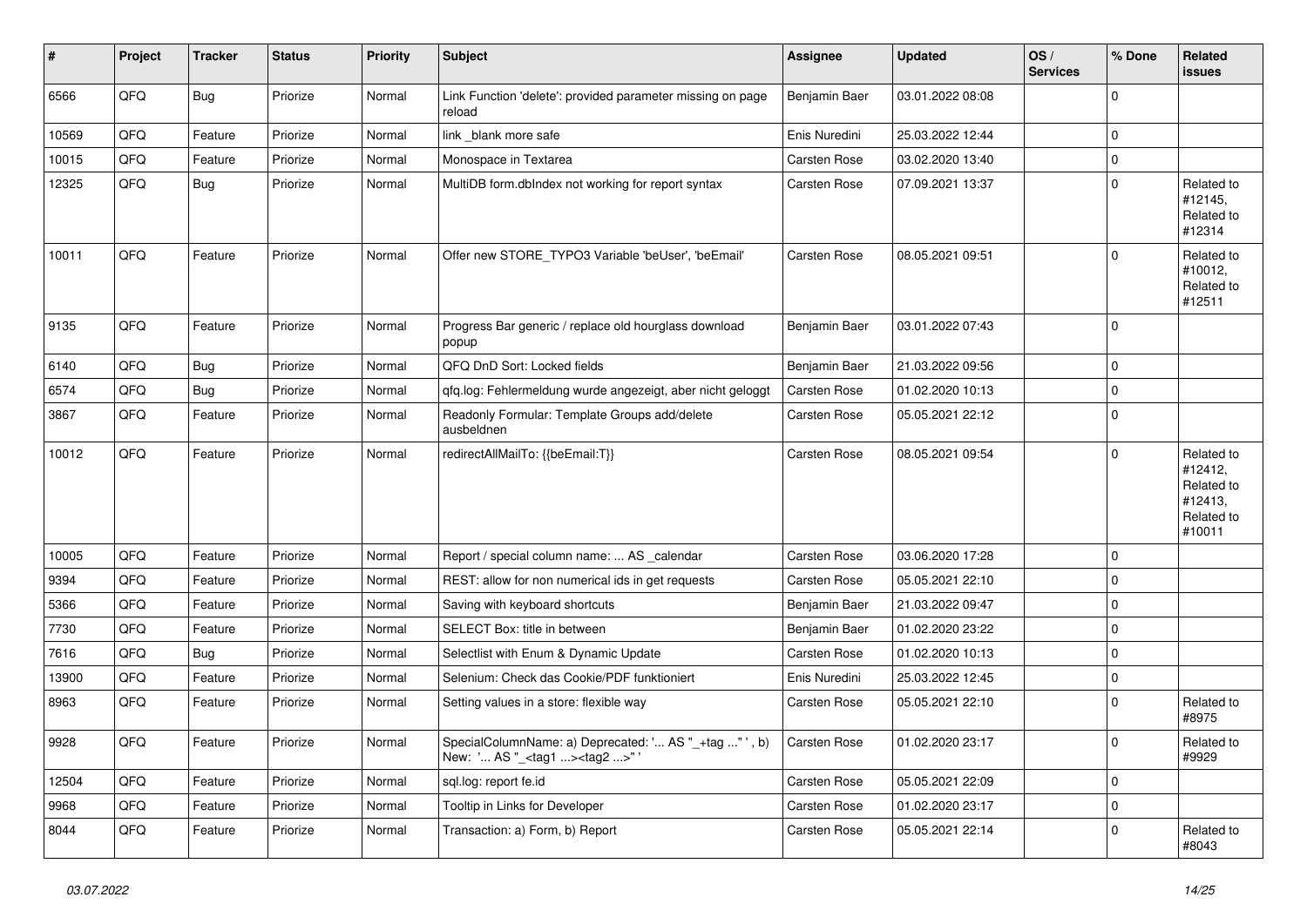| $\vert$ # | Project | <b>Tracker</b> | <b>Status</b> | <b>Priority</b> | <b>Subject</b>                                                                          | Assignee       | <b>Updated</b>   | OS/<br><b>Services</b> | % Done       | Related<br><b>issues</b>                                                                                                                                              |
|-----------|---------|----------------|---------------|-----------------|-----------------------------------------------------------------------------------------|----------------|------------------|------------------------|--------------|-----------------------------------------------------------------------------------------------------------------------------------------------------------------------|
| 4457      | QFQ     | <b>Bug</b>     | Priorize      | Normal          | typeahead: pressing return to select an item, saves the form<br>and closes the form.    | Benjamin Baer  | 03.01.2022 08:01 |                        | $\pmb{0}$    | Related to<br>#4398                                                                                                                                                   |
| 11320     | QFQ     | Feature        | Priorize      | Normal          | Typo3 Version 10 support                                                                | Carsten Rose   | 05.05.2021 22:09 |                        | $\mathbf{0}$ |                                                                                                                                                                       |
| 13943     | QFQ     | <b>Bug</b>     | Priorize      | Normal          | unable to find formgroup                                                                | Enis Nuredini  | 28.05.2022 11:03 |                        | $\pmb{0}$    |                                                                                                                                                                       |
| 9947      | QFQ     | Bug            | Priorize      | Normal          | Unwanted error message if missing 'typeAheadSqlPrefetch'                                | Carsten Rose   | 01.02.2020 10:13 |                        | $\mathbf 0$  |                                                                                                                                                                       |
| 7602      | QFQ     | Feature        | ToDo          | High            | Multi Select: with checkboxes                                                           | Benjamin Baer  | 22.03.2022 09:07 |                        | $\pmb{0}$    |                                                                                                                                                                       |
| 12463     | QFQ     | Bug            | ToDo          | High            | QFQ Function: 'function' and 'sql' on same level - output of<br>sal is shown two times. | Carsten Rose   | 15.12.2021 16:31 |                        | $\pmb{0}$    |                                                                                                                                                                       |
| 12395     | QFQ     | <b>Bug</b>     | ToDo          | High            | QFQ Function: Result two times shown                                                    | Carsten Rose   | 18.02.2022 08:59 |                        | $\pmb{0}$    |                                                                                                                                                                       |
| 14320     | QFQ     | Feature        | ToDo          | Normal          | Allow specific HTML Tags and Attributes: general, TinyMCE                               | Enis Nuredini  | 17.06.2022 10:44 |                        | $\mathbf 0$  | Related to<br>#12664,<br>Related to<br>#12039,<br>Related to<br>#11702,<br>Related to<br>#7239,<br>Related to<br>#3708,<br>Related to<br>#3646,<br>Related to<br>#880 |
| 14303     | QFQ     | <b>Bug</b>     | ToDo          | Normal          | datetime broken with picker                                                             | Enis Nuredini  | 17.06.2022 09:02 |                        | $\Omega$     | Related to<br>#12630                                                                                                                                                  |
| 12262     | QFQ     | Feature        | ToDo          | Normal          | Form buttons on top: more customable                                                    | Enis Nuredini  | 17.06.2022 10:44 |                        | $\mathbf{0}$ | Related to<br>#13945, Has<br>duplicate<br>#4046, Has<br>duplicate<br>#10080                                                                                           |
| 13899     | QFQ     | Bug            | ToDo          | Normal          | Selenium: zum laufen bringen                                                            | Enis Nuredini  | 25.03.2022 10:24 |                        | $\pmb{0}$    |                                                                                                                                                                       |
| 9517      | QFQ     | Feature        | In Progress   | High            | Input multiple tags with typeahead                                                      | Carsten Rose   | 03.05.2021 21:14 |                        | 40           | Related to<br>#10150                                                                                                                                                  |
| 12508     | QFQ     | Bug            | In Progress   | High            | qfq Form: sendMail                                                                      | Karin Niffeler | 19.03.2022 17:48 |                        | $\pmb{0}$    |                                                                                                                                                                       |
| 9789      | QFQ     | <b>Bug</b>     | In Progress   | High            | Record Lock: release to early on 'leave page'                                           | Carsten Rose   | 10.01.2022 09:25 |                        | 100          | Related to<br>#10081,<br>Related to<br>#9173,<br>Related to<br>#8702                                                                                                  |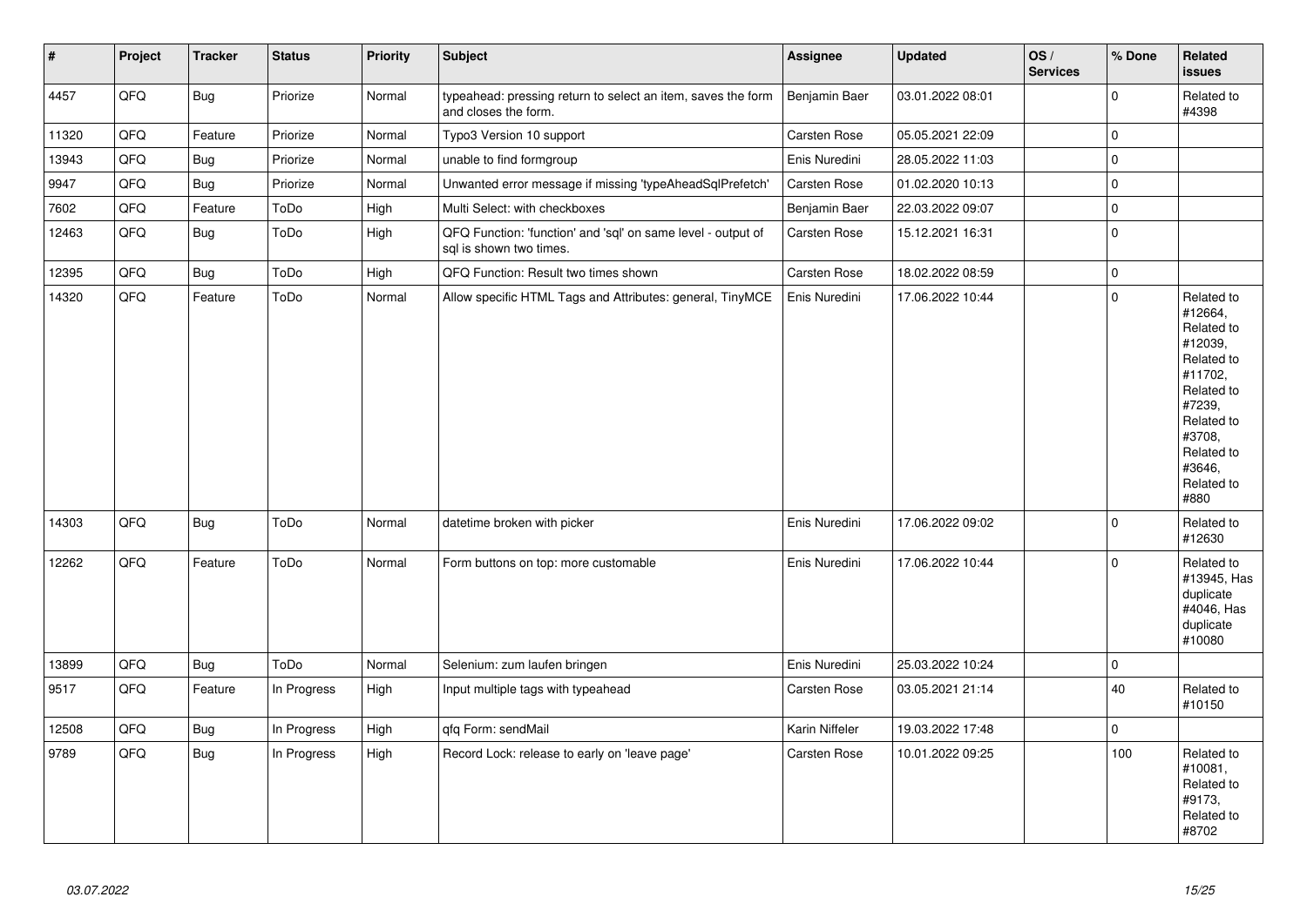| $\sharp$ | Project | <b>Tracker</b> | <b>Status</b> | <b>Priority</b> | <b>Subject</b>                                   | Assignee            | <b>Updated</b>   | OS/<br><b>Services</b> | % Done         | Related<br><b>issues</b>                                                                                                       |
|----------|---------|----------------|---------------|-----------------|--------------------------------------------------|---------------------|------------------|------------------------|----------------|--------------------------------------------------------------------------------------------------------------------------------|
| 4194     | QFQ     | Feature        | In Progress   | Normal          | Bootstrap 4 ist jetzt offiziel                   |                     | 03.05.2021 20:47 |                        | $\overline{0}$ | Related to<br>#10114                                                                                                           |
| 9691     | QFQ     | Bug            | In Progress   | Normal          | Checkbox: dynamic update > readonly              | Carsten Rose        | 01.02.2020 23:22 |                        | 50             | Related to<br>#9834                                                                                                            |
| 6250     | QFQ     | Feature        | In Progress   | Normal          | Enhance layout: a) Subrecord, b) Subrecord-Title | Carsten Rose        | 01.02.2020 23:22 |                        | 0              | Related to<br>#5391                                                                                                            |
| 11517    | QFQ     | Bug            | In Progress   | Normal          | extraButtonInfo Broken for multiple FormElements | Carsten Rose        | 12.05.2022 13:12 |                        | 0              | Related to<br>#7890,<br>Related to<br>#3811, Has<br>duplicate<br>#10905, Has<br>duplicate<br>#10553, Has<br>duplicate<br>#6779 |
| 12630    | QFQ     | Feature        | In Progress   | Normal          | Input: date[time]: min / max values              | Enis Nuredini       | 20.06.2022 18:31 |                        | 0              | Related to<br>#10096,<br>Related to<br>#14302,<br>Related to<br>#14303                                                         |
| 10443    | QFQ     | Feature        | In Progress   | Normal          | Konzept_api / _live                              | Carsten Rose        | 07.05.2020 09:39 |                        | 0              |                                                                                                                                |
| 13330    | QFQ     | Feature        | In Progress   | Normal          | Multi Form: Upload                               | Carsten Rose        | 07.11.2021 12:40 |                        | 50             | Related to<br>#9706                                                                                                            |
| 5695     | QFQ     | Feature        | In Progress   | Normal          | <b>Multiform</b>                                 | Carsten Rose        | 02.01.2021 18:38 |                        | 0              |                                                                                                                                |
| 14175    | QFQ     | Bug            | In Progress   | Normal          | Opening a form with no QFQ Session cookie fails  | Carsten Rose        | 03.06.2022 10:40 |                        | 0              |                                                                                                                                |
| 11980    | QFQ     | Feature        | In Progress   | Normal          | protected verzeichnis MUSS geschützt werden      | Carsten Rose        | 07.09.2021 13:30 |                        | 0              |                                                                                                                                |
| 14323    | QFQ     | <b>Bug</b>     | In Progress   | Normal          | Report: render=both single - no impact           | <b>Carsten Rose</b> | 19.06.2022 18:31 |                        | 0              |                                                                                                                                |
| 11076    | QFQ     | Feature        | In Progress   | Normal          | SELECT  AS _websocket                            | <b>Carsten Rose</b> | 30.08.2020 17:49 |                        | 0              |                                                                                                                                |
| 12439    | QFQ     | Feature        | In Progress   | Normal          | TinyMCE Paste from Word & Character Count/Limit  | Carsten Rose        | 05.05.2021 22:15 |                        | 0              |                                                                                                                                |
| 12440    | QFQ     | Feature        | In Progress   | Normal          | Typo3 V10 upgrade (durchfuehren und testen)      | Carsten Rose        | 21.03.2022 09:53 |                        | 50             | Related to<br>#12357,<br>Related to<br>#12067,<br>Related to<br>#10661                                                         |
| 10661    | QFQ     | Bug            | In Progress   | Normal          | Typo3 Warnungen                                  | Carsten Rose        | 07.09.2021 13:23 |                        | 0              | Related to<br>#12440                                                                                                           |
| 10793    | QFQ     | Feature        | In Progress   | Normal          | Update NPM Packages                              | <b>Carsten Rose</b> | 07.09.2021 13:25 |                        | 30             |                                                                                                                                |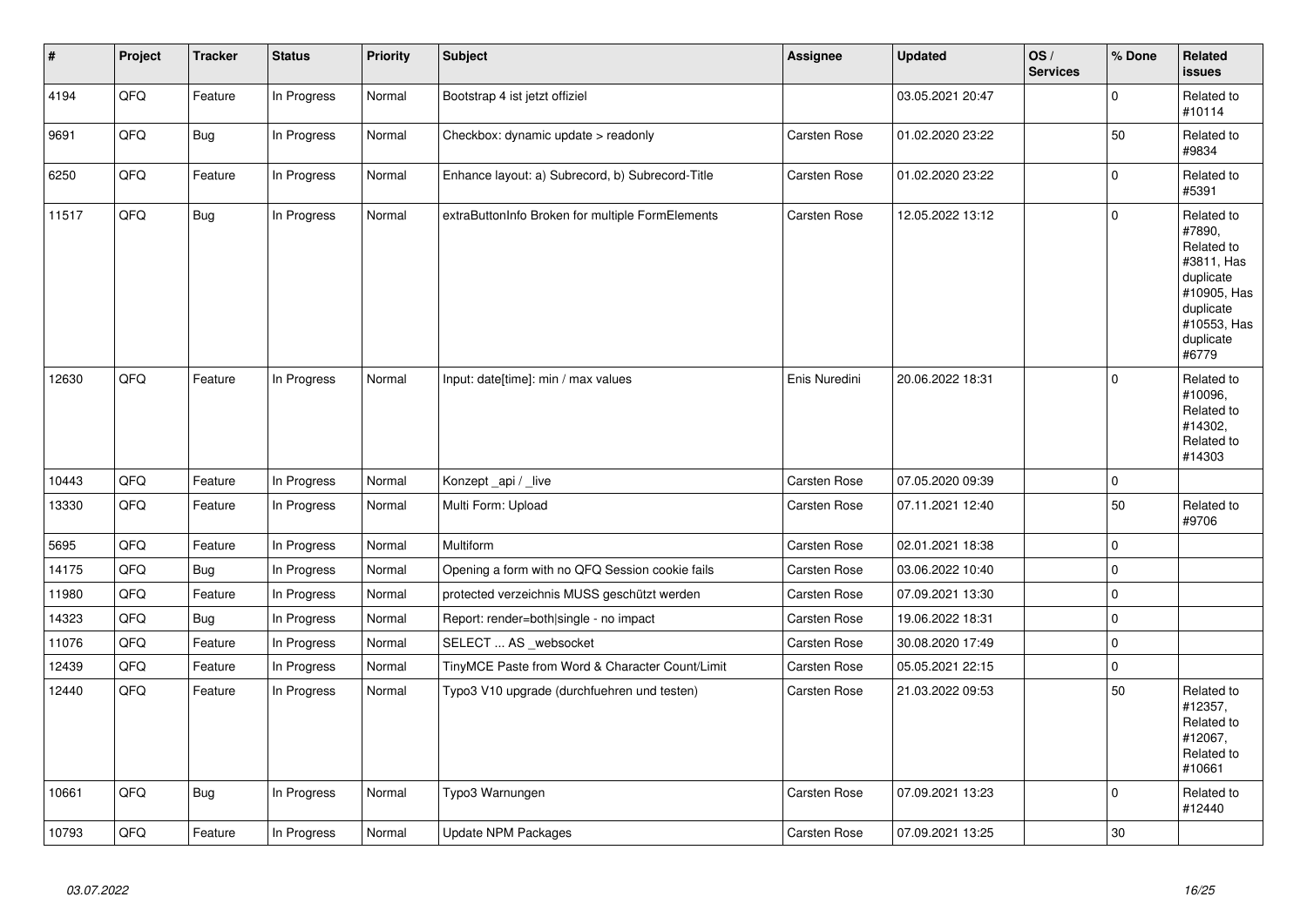| ∦     | Project | <b>Tracker</b> | <b>Status</b>              | <b>Priority</b> | <b>Subject</b>                                                                       | <b>Assignee</b>   | <b>Updated</b>   | OS/<br><b>Services</b> | % Done       | <b>Related</b><br>issues                    |
|-------|---------|----------------|----------------------------|-----------------|--------------------------------------------------------------------------------------|-------------------|------------------|------------------------|--------------|---------------------------------------------|
| 13566 | QFQ     | Feature        | Ready to sync<br>(develop) | Normal          | Delete config-example.qfq.php file                                                   | Carsten Rose      | 23.12.2021 09:25 |                        | $\mathbf 0$  |                                             |
| 11630 | QFQ     | <b>Bug</b>     | Feedback                   | High            | Bitte check ob CALL() in 20.11.0 noch so funktioniert wie in<br>20.4.1               | Enis Nuredini     | 28.05.2022 13:45 |                        | $\pmb{0}$    | Related to<br>#11325                        |
| 9548  | QFQ     | Feature        | Feedback                   | High            | FormElement: Pattern mismatch - optional report only on<br>focus lost                | Benjamin Baer     | 03.05.2021 21:14 |                        | $\Omega$     |                                             |
| 9052  | QFQ     | Feature        | Feedback                   | High            | Report: CodeMirror with SQL Syntax Highlight in FE                                   | Enis Nuredini     | 08.06.2022 10:25 |                        | $\mathbf{0}$ |                                             |
| 12546 | QFQ     | <b>Bug</b>     | Feedback                   | Normal          | Branch 'Development' - Unit Tests mit dirty workaround<br>angepasst                  | Carsten Rose      | 19.03.2022 17:48 |                        | $\mathbf{0}$ |                                             |
| 13767 | QFQ     | Bug            | Feedback                   | Normal          | date/time-picker: required shows up/down button orange                               | Enis Nuredini     | 16.05.2022 23:16 |                        | $\pmb{0}$    |                                             |
| 8316  | QFQ     | Bug            | Feedback                   | Normal          | Documentation/Behaviour for Nested Queries and<br>Record-Store confusing             | Nicola Chiapolini | 20.11.2019 09:14 |                        | $\pmb{0}$    |                                             |
| 13572 | QFQ     | Feature        | Feedback                   | Normal          | Form Load: misleading error message on trying to load non<br>existent primary record | Enis Nuredini     | 16.05.2022 23:16 |                        | 100          |                                             |
| 9898  | QFQ     | Bug            | Feedback                   | Normal          | Formular trotz Timeout gespeichert                                                   | Benjamin Baer     | 01.02.2020 15:56 |                        | $\mathbf 0$  |                                             |
| 11347 | QFQ     | Bug            | Feedback                   | Normal          | If Bedingungen funktionieren nicht korrekt                                           | Christoph Fuchs   | 21.03.2021 20:37 |                        | $\mathbf 0$  |                                             |
| 10124 | QFQ     | Feature        | Feedback                   | Normal          | qfq AAI-Login                                                                        | Karin Niffeler    | 07.05.2020 09:36 |                        | $\pmb{0}$    |                                             |
| 9535  | QFQ     | <b>Bug</b>     | Feedback                   | Normal          | Report:  AS ' vertical' - column to wide - vertical >> rot45,<br>rot90               | Benjamin Baer     | 01.02.2020 15:56 |                        | $\pmb{0}$    |                                             |
| 12584 | QFQ     | Feature        | Feedback                   | Normal          | T3 v10 migration script: replace alias-patterns (v11)                                | Carsten Rose      | 28.05.2022 11:12 |                        | 100          |                                             |
| 10782 | QFQ     | Feature        | Feedback                   | Normal          | Tiny MCE: Image Upload                                                               | Enis Nuredini     | 16.05.2022 23:16 |                        | $\mathbf 0$  | Related to<br>#12452                        |
| 5894  | QFQ     | Feature        | Feedback                   | Normal          | Typeahead in Report: show/hide rows dynamically                                      | Carsten Rose      | 18.02.2022 08:50 |                        | $\mathbf 0$  | Related to<br>#5893.<br>Related to<br>#5885 |
| 880   | QFQ     | Feature        | Some day<br>maybe          | Urgent          | Security: PHP, SQL Injection, XSS                                                    |                   | 03.05.2021 21:14 |                        | $\pmb{0}$    | Related to<br>#14320                        |
| 3848  | QFQ     | Feature        | Some day<br>maybe          | High            | Antivirus check fuer Upload files in gfg?                                            | Carsten Rose      | 03.05.2021 21:14 |                        | $\mathbf 0$  | Related to<br>#4131                         |
| 4279  | QFQ     | Bug            | Some day<br>maybe          | High            | config.linkVars lost                                                                 | Carsten Rose      | 03.05.2021 21:14 |                        | $\pmb{0}$    |                                             |
| 3990  | QFQ     | Feature        | Some day<br>maybe          | High            | custom class definition: add space automatically                                     | Carsten Rose      | 03.05.2021 21:14 |                        | $\mathbf 0$  |                                             |
| 3570  | QFQ     | <b>Bug</b>     | Some day<br>maybe          | High            | Formular mit prmitnew permitEdit=Always wird nicht<br>aufgerufen (ist leer)          | Carsten Rose      | 03.05.2021 21:14 |                        | $\mathbf 0$  |                                             |
| 3109  | QFQ     | Bug            | Some day<br>maybe          | High            | RealUrl: Links werden nicht korrekt gerendert                                        | Carsten Rose      | 03.05.2021 21:14 |                        | $\mathbf 0$  |                                             |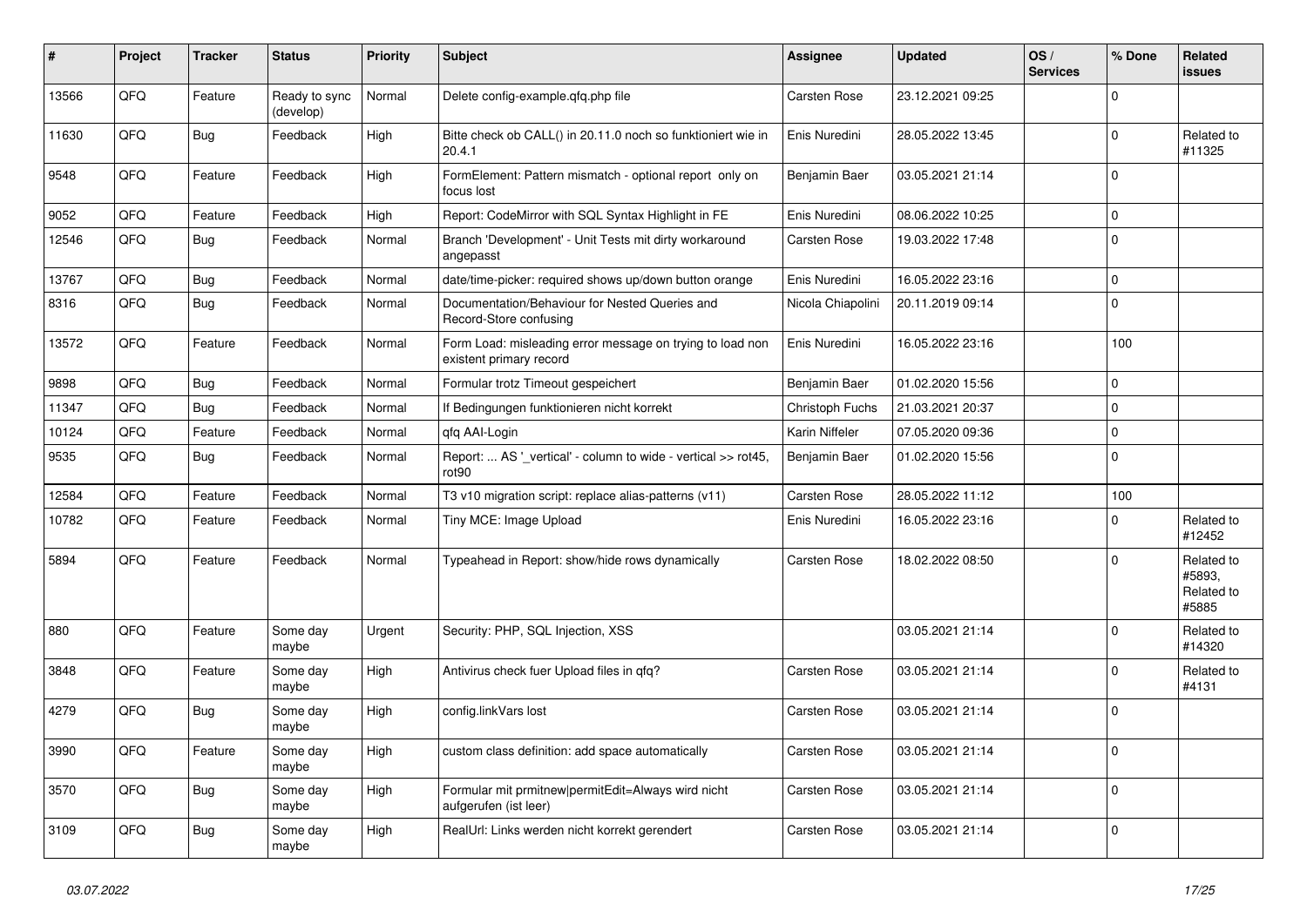| #     | Project | <b>Tracker</b> | <b>Status</b>     | <b>Priority</b> | Subject                                                                                                                                      | <b>Assignee</b> | <b>Updated</b>   | OS/<br><b>Services</b> | % Done   | Related<br><b>issues</b>                    |
|-------|---------|----------------|-------------------|-----------------|----------------------------------------------------------------------------------------------------------------------------------------------|-----------------|------------------|------------------------|----------|---------------------------------------------|
| 3967  | QFQ     | Feature        | Some day<br>maybe | High            | Report: Checkbox, Radio, Dropdown, Input welches ohne<br>Submit funktioniert - 'Inline-Form'                                                 | Carsten Rose    | 03.05.2021 21:14 |                        | $\Omega$ |                                             |
| 4258  | QFQ     | Feature        | Some day<br>maybe | High            | <b>System Defaults: Forms</b>                                                                                                                | Carsten Rose    | 03.05.2021 21:14 |                        | $\Omega$ |                                             |
| 3061  | QFQ     | Bug            | Some day<br>maybe | High            | winstitute: mysql connection durcheinander - nmhp17<br>(ag7)/QFQ arbeitet mit DB/Tabellen von biostat.                                       | Carsten Rose    | 03.05.2021 21:14 |                        | $\Omega$ |                                             |
| 4651  | QFQ     | <b>Bug</b>     | Some day<br>maybe | Normal          | "Loading document" Modal wird angezeigt bei uzhcd type=2<br>Ansicht                                                                          | Carsten Rose    | 01.02.2020 23:20 |                        | $\Omega$ |                                             |
| 4441  | QFQ     | <b>Bug</b>     | Some day<br>maybe | Normal          | \$_SERVER Vars sollten nur aus dem Store genommen<br>werden - Code entsprechend anpassen.                                                    |                 | 11.12.2019 16:02 |                        | $\Omega$ |                                             |
| 7101  | QFQ     | Bug            | Some day<br>maybe | Normal          | 'form' in SIP and 'report' - breaks                                                                                                          |                 | 01.02.2020 23:20 |                        | $\Omega$ |                                             |
| 5768  | QFQ     | <b>Bug</b>     | Some day<br>maybe | Normal          | {{pageLanguage:T}}' missing if QFQ is called via api                                                                                         | Carsten Rose    | 01.02.2020 23:19 |                        | $\Omega$ |                                             |
| 4092  | QFQ     | <b>Bug</b>     | Some day<br>maybe | Normal          | 1) Logging verbessern wann welches FE warum ausgefuehrt<br>wird, 2) Documentation: Best Practice Template Group                              | Carsten Rose    | 01.02.2020 23:19 |                        | $\Omega$ | Related to<br>#3504                         |
| 3267  | QFQ     | Feature        | Some day<br>maybe | Normal          | 2 Forms auf einer Seite: real + Read only                                                                                                    | Carsten Rose    | 11.12.2019 16:03 |                        | $\Omega$ |                                             |
| 5548  | QFQ     | Feature        | Some day<br>maybe | Normal          | 801 Textfiles/Scriptfiles als Thumbnail                                                                                                      | Carsten Rose    | 07.03.2022 16:26 |                        | $\Omega$ |                                             |
| 3666  | QFQ     | Feature        | Some day<br>maybe | Normal          | a) Performance Messung: mysql_real_escape_string() im<br>Vergleich zu str_replace(), b) doppeltes Aufrufen von<br>mysql real escape string() | Carsten Rose    | 11.12.2019 16:02 |                        | $\Omega$ |                                             |
| 3942  | QFQ     | Feature        | Some day<br>maybe | Normal          | Action Elemente: neu generierte IDs via FE weitergeben                                                                                       | Carsten Rose    | 11.12.2019 16:03 |                        | $\Omega$ | Related to<br>#3941                         |
| 9281  | QFQ     | <b>Bug</b>     | Some day<br>maybe | Normal          | Allow STRICT_TRANS_TABLES                                                                                                                    | Carsten Rose    | 02.01.2021 18:43 |                        | $\Omega$ |                                             |
| 3947  | QFQ     | Feature        | Some day<br>maybe | Normal          | Attack detectect: logout current user                                                                                                        | Carsten Rose    | 11.12.2019 16:03 |                        | $\Omega$ | Related to<br>#5458,<br>Related to<br>#6299 |
| 6299  | QFQ     | Feature        | Some day<br>maybe | Normal          | Attack detection: log table with invalid SIP access                                                                                          |                 | 11.12.2019 16:02 |                        | $\Omega$ | Related to<br>#3947                         |
| 3291  | QFQ     | Feature        | Some day<br>maybe | Normal          | AutoCron websiteToken                                                                                                                        | Carsten Rose    | 11.12.2019 16:02 |                        | $\Omega$ | Related to<br>#4250                         |
| 7452  | QFQ     | Feature        | Some day<br>maybe | Normal          | automate deployment new QFQ version                                                                                                          | Carsten Rose    | 16.09.2021 15:10 |                        | $\Omega$ |                                             |
| 13608 | QFQ     | Feature        | Some day<br>maybe | Normal          | Automatic Browser Language Redirect                                                                                                          | Enis Nuredini   | 17.06.2022 08:35 |                        | $\Omega$ |                                             |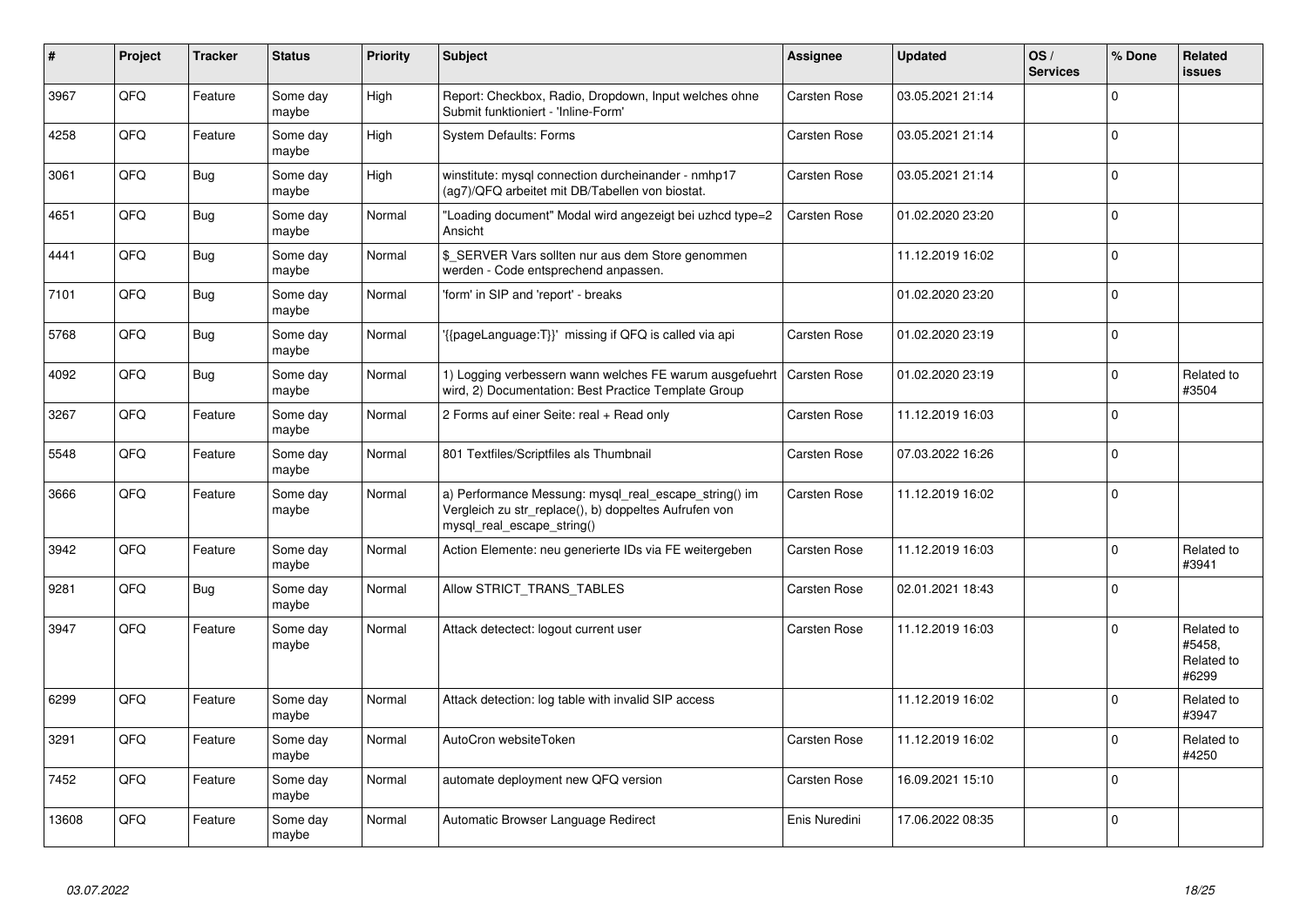| $\vert$ # | Project | <b>Tracker</b> | <b>Status</b>     | <b>Priority</b> | <b>Subject</b>                                                                                                                                                | <b>Assignee</b> | <b>Updated</b>   | OS/<br><b>Services</b> | % Done      | Related<br><b>issues</b>                     |
|-----------|---------|----------------|-------------------|-----------------|---------------------------------------------------------------------------------------------------------------------------------------------------------------|-----------------|------------------|------------------------|-------------|----------------------------------------------|
| 7106      | QFQ     | Feature        | Some day<br>maybe | Normal          | Beispiel Nummerierung von Rows in Report                                                                                                                      |                 | 11.12.2019 16:01 |                        | $\Omega$    |                                              |
| 7105      | QFQ     | Feature        | Some dav<br>maybe | Normal          | Beispiel wie man in einer zweiten Tabelle speichert.                                                                                                          |                 | 11.12.2019 16:01 |                        | $\Omega$    |                                              |
| 6288      | QFQ     | Feature        | Some day<br>maybe | Normal          | Best Practice: Erklaeren wie man ein Formular ganz in<br>'weiss' erstellen kann                                                                               |                 | 11.12.2019 16:02 |                        | $\Omega$    |                                              |
| 5783      | QFQ     | Feature        | Some day<br>maybe | Normal          | <b>BPMN View/Edit</b>                                                                                                                                         |                 | 11.12.2019 16:02 |                        | $\Omega$    |                                              |
| 8520      | QFQ     | Feature        | Some day<br>maybe | Normal          | Bring QFQ to Composer                                                                                                                                         | Carsten Rose    | 16.09.2021 15:10 |                        | $\Omega$    |                                              |
| 8522      | QFQ     | Feature        | Some day<br>maybe | Normal          | build QFQ - npm warnings                                                                                                                                      | Benjamin Baer   | 01.02.2020 23:19 |                        | 50          |                                              |
| 10716     | QFQ     | Feature        | Some day<br>maybe | Normal          | Business Logic mit Externen Skripten                                                                                                                          | Carsten Rose    | 16.09.2021 15:10 |                        | $\Omega$    | Related to<br>#10713,<br>Related to<br>#8217 |
| 9669      | QFQ     | Bug            | Some day<br>maybe | Normal          | Checkbox / Template Group: radio/checkbox visible broken<br>after 'add'                                                                                       | Carsten Rose    | 16.06.2021 13:47 |                        | $\Omega$    | Related to<br>#8091                          |
| 4420      | QFQ     | Feature        | Some day<br>maybe | Normal          | Client: Local Storage - store the changes of a form, local in<br>the browser.                                                                                 | Benjamin Baer   | 11.12.2019 16:02 |                        | $\mathbf 0$ |                                              |
| 6715      | QFQ     | Feature        | Some day<br>maybe | Normal          | Code-Refactoring: dbArray vereinheitlichen                                                                                                                    | Carsten Rose    | 11.12.2019 16:02 |                        | $\Omega$    |                                              |
| 3349      | QFQ     | Bug            | Some day<br>maybe | Normal          | config.qfq.ini: a) vertraegt keine '=' im Value (z.B. Passwort),<br>b) Values sollten in ticks einschliessbar sein (spaces, )                                 | Carsten Rose    | 11.12.2019 16:02 |                        | $\Omega$    |                                              |
| 4650      | QFQ     | Feature        | Some day<br>maybe | Normal          | Convert html to doc/rtf                                                                                                                                       | Carsten Rose    | 01.02.2020 23:20 |                        | $\mathbf 0$ | Related to<br>#10704                         |
| 10738     | QFQ     | Feature        | Some day<br>maybe | Normal          | CORS headers for external API requests                                                                                                                        |                 | 10.06.2020 14:00 |                        | $\Omega$    |                                              |
| 4719      | QFQ     | Feature        | Some day<br>maybe | Normal          | Custom Message in Client in case of 'Browser tab close,<br>modification will be lost'                                                                         |                 | 01.02.2020 23:20 |                        | $\Omega$    |                                              |
| 12337     | QFQ     | Feature        | Some day<br>maybe | Normal          | Database.php: better caching                                                                                                                                  | Carsten Rose    | 16.09.2021 15:10 |                        | $\Omega$    |                                              |
| 6992      | QFQ     | Feature        | Some day<br>maybe | Normal          | DB exception: Syntax Highlight                                                                                                                                |                 | 11.12.2019 16:01 |                        | 0           | Related to<br>#5450                          |
| 4627      | QFQ     | Feature        | Some day<br>maybe | Normal          | dbupdate: all tables - check 'create', 'modified' if it is possible<br>to change to default 'CURRENT_TIMESTAMP' and modified<br>'ON UPDATE CURRENT_TIMESTAMP' |                 | 01.02.2020 23:20 |                        | $\Omega$    |                                              |
| 3130      | QFQ     | <b>Bug</b>     | Some day<br>maybe | Normal          | Debug Info's nicht korrekt nach 'New > Save'.                                                                                                                 | Carsten Rose    | 11.12.2019 16:03 |                        | $\Omega$    | Related to<br>#3253                          |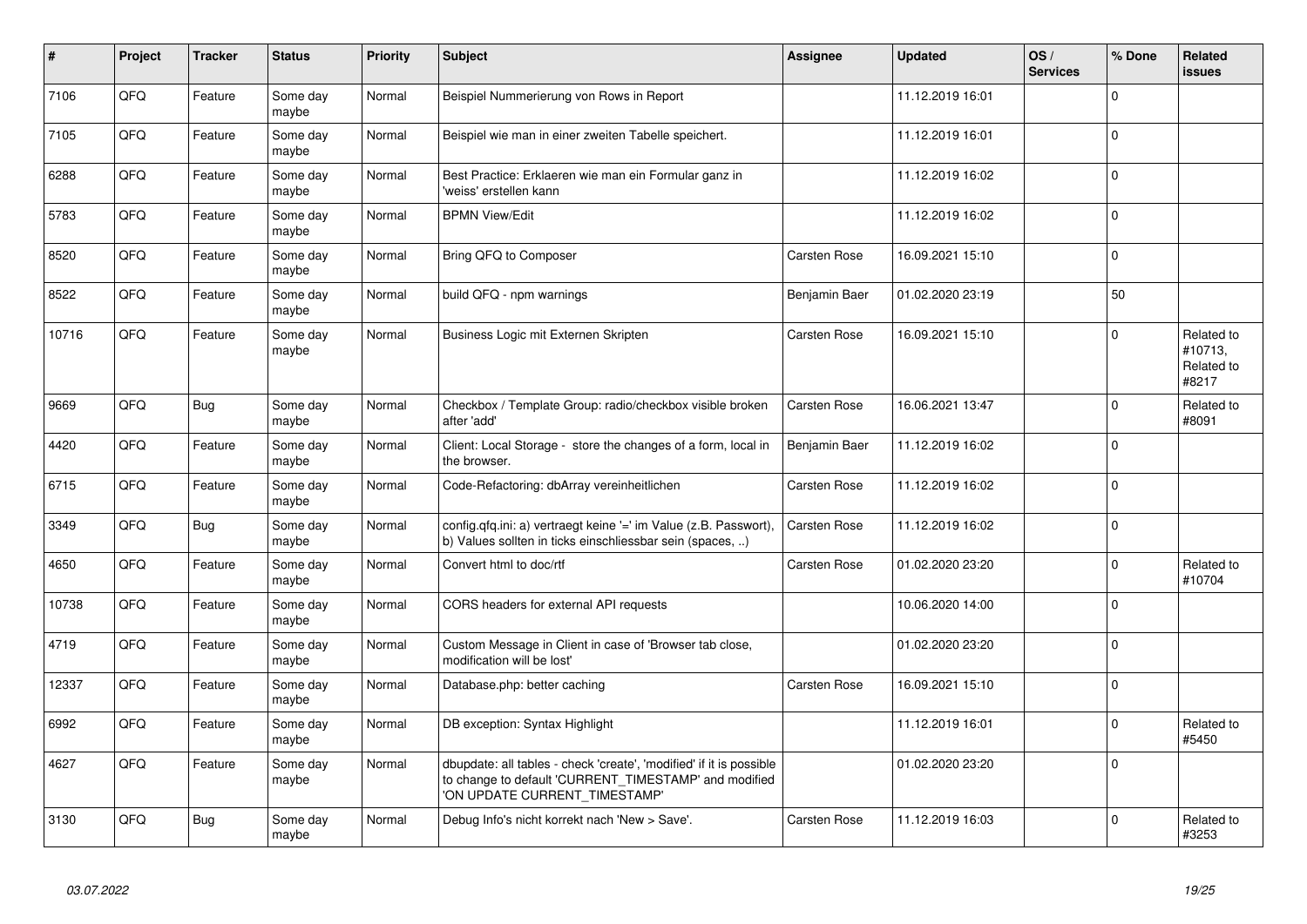| #    | Project | <b>Tracker</b> | <b>Status</b>     | <b>Priority</b> | <b>Subject</b>                                                                                                     | Assignee     | <b>Updated</b>   | OS/<br><b>Services</b> | % Done      | Related<br>issues    |
|------|---------|----------------|-------------------|-----------------|--------------------------------------------------------------------------------------------------------------------|--------------|------------------|------------------------|-------------|----------------------|
| 3331 | QFQ     | Feature        | Some day<br>maybe | Normal          | Default Tooltip fuer _page? Links: mit Form und Record ID                                                          | Carsten Rose | 11.12.2019 16:02 |                        | $\Omega$    |                      |
| 5850 | QFQ     | Feature        | Some day<br>maybe | Normal          | Deployment: In QFQ Doc best practice fuer zeitgemaesses<br>Deployment beschreiben                                  |              | 01.02.2020 23:20 |                        | $\Omega$    |                      |
| 3458 | QFQ     | Feature        | Some day<br>maybe | Normal          | Display 'Edit Form Element'-Checkbox on form: should<br>depend on FE Group                                         | Carsten Rose | 11.12.2019 16:02 |                        | $\mathbf 0$ | Related to<br>#3447  |
| 8892 | QFQ     | Feature        | Some day<br>maybe | Normal          | Display and Edit SQL Comments in Form Editor                                                                       | Carsten Rose | 11.12.2019 16:01 |                        | $\mathbf 0$ |                      |
| 8894 | QFQ     | Feature        | Some day<br>maybe | Normal          | Documentation Tags Usable in QFQ Application                                                                       | Carsten Rose | 11.12.2019 16:01 |                        | $\Omega$    |                      |
| 3905 | QFQ     | Feature        | Some day<br>maybe | Normal          | Documentation: Best Practice anhand eines Online<br>Bewerbungstools                                                | Carsten Rose | 11.12.2019 16:03 |                        | $\mathbf 0$ |                      |
| 4293 | QFQ     | Bug            | Some day<br>maybe | Normal          | Download broken if token 'd:' is missing - but no error<br>message                                                 | Carsten Rose | 11.12.2019 16:03 |                        | $\mathbf 0$ | Related to<br>#7514  |
| 7100 | QFQ     | Feature        | Some day<br>maybe | Normal          | Download: log access, max downloads, time limit                                                                    |              | 01.02.2020 23:19 |                        | $\mathbf 0$ |                      |
| 2995 | QFQ     | Feature        | Some day<br>maybe | Normal          | Dropdown JQuery Plugin: 'chosen' - Moeglichkeit um Select<br>Listen mehr Funktion zu geben. Kein Bootstrap noetig. | Carsten Rose | 11.12.2019 16:03 |                        | $\Omega$    |                      |
| 4869 | QFQ     | Feature        | Some day<br>maybe | Normal          | Dynamic Update (show, hide, readonly?, required?) for<br><b>Template Group Elements</b>                            | Carsten Rose | 01.02.2020 23:19 |                        | $\mathbf 0$ | Related to<br>#4865  |
| 4583 | QFQ     | Bug            | Some day<br>maybe | Normal          | Dynamic Update bei TypeAhead Feldern                                                                               | Carsten Rose | 01.02.2020 23:19 |                        | $\mathbf 0$ |                      |
| 3216 | QFQ     | Feature        | Some day<br>maybe | Normal          | dynamic update für checkbox label2                                                                                 | Carsten Rose | 11.12.2019 16:03 |                        | $\mathbf 0$ | Related to<br>#2081  |
| 3811 | QFQ     | Bug            | Some day<br>maybe | Normal          | Dynamic Update: extraButtonInfo - Text aktualisieren                                                               | Carsten Rose | 11.12.2019 16:03 |                        | $\mathbf 0$ | Related to<br>#11517 |
| 8106 | QFQ     | <b>Bug</b>     | Some day<br>maybe | Normal          | Dynamic Update: Feld kann nicht auf empty zurückgesetzt<br>werden                                                  | Carsten Rose | 11.12.2019 16:01 |                        | $\mathbf 0$ |                      |
| 3682 | QFQ     | Bug            | Some day<br>maybe | Normal          | Dynamic update: Radio buttons                                                                                      | Carsten Rose | 11.12.2019 16:02 |                        | $\Omega$    |                      |
| 6083 | QFQ     | Feature        | Some day<br>maybe | Normal          | Dynamic Update: Value Check via SQL                                                                                |              | 11.12.2019 16:02 |                        | $\pmb{0}$   |                      |
| 5893 | QFQ     | Feature        | Some day<br>maybe | Normal          | Edit on double-click                                                                                               |              | 01.02.2020 23:19 |                        | $\Omega$    | Related to<br>#5894  |
| 5579 | QFQ     | Feature        | Some day<br>maybe | Normal          | Enhance Doc / Presentation: variable type 'link column type'                                                       | Carsten Rose | 01.02.2020 23:19 |                        | $\mathbf 0$ |                      |
| 5132 | QFQ     | Feature        | Some day<br>maybe | Normal          | Error Message sendmail missing attachment: more details                                                            | Carsten Rose | 01.02.2020 23:19 |                        | $\mathbf 0$ |                      |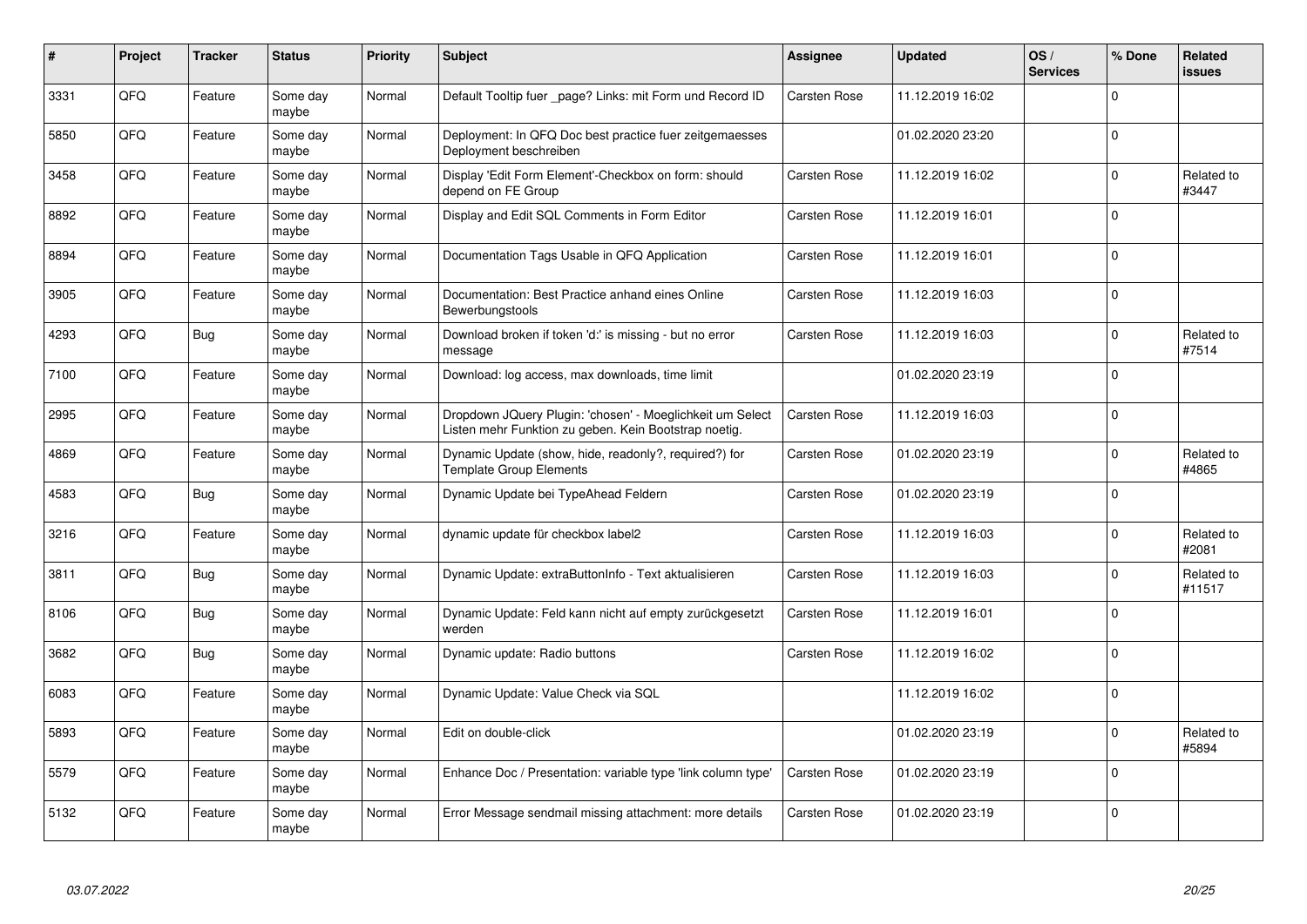| ∦     | Project | <b>Tracker</b> | <b>Status</b>     | <b>Priority</b> | <b>Subject</b>                                                                                                                                           | <b>Assignee</b> | <b>Updated</b>   | OS/<br><b>Services</b> | % Done      | Related<br>issues                                                     |
|-------|---------|----------------|-------------------|-----------------|----------------------------------------------------------------------------------------------------------------------------------------------------------|-----------------|------------------|------------------------|-------------|-----------------------------------------------------------------------|
| 4330  | QFQ     | Feature        | Some day<br>maybe | Normal          | Error Message: report missing {{ / }} in sqlUpdate, sqlInsert,<br>sqlDelete, sqlAfter, sqlBefore in FE action elements.                                  | Carsten Rose    | 01.02.2020 23:20 |                        | $\Omega$    |                                                                       |
| 4328  | QFQ     | Bug            | Some day<br>maybe | Normal          | Error Message: Show FE name/number on problems in FE                                                                                                     | Carsten Rose    | 01.02.2020 23:20 |                        | $\Omega$    |                                                                       |
| 3900  | QFQ     | Feature        | Some day<br>maybe | Normal          | Extend documentation of 'Copy / Paste'                                                                                                                   | Carsten Rose    | 11.12.2019 16:03 |                        | $\Omega$    | Related to<br>#3899                                                   |
| 11217 | QFQ     | Feature        | Some day<br>maybe | Normal          | <b>Extend Script Functionality</b>                                                                                                                       | Carsten Rose    | 16.09.2021 15:10 |                        | $\Omega$    |                                                                       |
| 4528  | QFQ     | <b>Bug</b>     | Some day<br>maybe | Normal          | extraButtonLock mit SQLAhead Bug                                                                                                                         | Carsten Rose    | 01.02.2020 23:19 |                        | $\Omega$    |                                                                       |
| 6972  | QFQ     | Feature        | Some day<br>maybe | Normal          | Fabric Clipboard / cross browser tab                                                                                                                     | Benjamin Baer   | 01.02.2020 23:21 |                        | $\Omega$    |                                                                       |
| 5024  | QFQ     | Feature        | Some day<br>maybe | Normal          | Fabric: Generate PDF with edits                                                                                                                          | Benjamin Baer   | 01.02.2020 23:20 |                        | $\Omega$    | Related to<br>#10704                                                  |
| 3750  | QFQ     | Bug            | Some day<br>maybe | Normal          | FE in a row: if one violates check, all are red                                                                                                          | Carsten Rose    | 11.12.2019 16:03 |                        | $\Omega$    |                                                                       |
| 3415  | QFQ     | Feature        | Some day<br>maybe | Normal          | FE Login Box Templatefile                                                                                                                                | Benjamin Baer   | 11.12.2019 16:02 |                        | $\mathbf 0$ |                                                                       |
| 4536  | QFQ     | Feature        | Some day<br>maybe | Normal          | FE upload: problem with delete if mutliple uploads an<br>FE.name="                                                                                       |                 | 01.02.2020 23:20 |                        | $\Omega$    |                                                                       |
| 10013 | QFQ     | Feature        | Some day<br>maybe | Normal          | FE.typ=editor: CodeMirror                                                                                                                                | Carsten Rose    | 08.06.2022 10:37 |                        | $\Omega$    | Related to<br>#12611,<br>Related to<br>#12490,<br>Related to<br>#7732 |
| 5021  | QFQ     | <b>Bug</b>     | Some day<br>maybe | Normal          | FE.typ=extra - during save displays error 'datum2' already<br>filled in STORE_SIP - the value is stored nevertheless                                     | Carsten Rose    | 01.02.2020 23:19 |                        | $\Omega$    | Related to<br>#3875                                                   |
| 5877  | QFQ     | Bug            | Some day<br>maybe | Normal          | FE.type=note:bsColumn strange behaviour                                                                                                                  |                 | 01.02.2020 23:19 |                        | $\Omega$    |                                                                       |
| 4444  | QFQ     | Feature        | Some day<br>maybe | Normal          | FE.type=upload: detect mime type                                                                                                                         |                 | 11.12.2019 16:02 |                        | $\Omega$    | Related to<br>#4303                                                   |
| 4872  | QFQ     | Feature        | Some day<br>maybe | Normal          | Fields of Typo3 page available in STORE_TYPO3                                                                                                            | Carsten Rose    | 01.02.2020 23:19 |                        | $\Omega$    |                                                                       |
| 5923  | QFO     | Feature        | Some day<br>maybe | Normal          | fillStoreSystemBySqlLate                                                                                                                                 |                 | 01.02.2020 23:19 |                        | 0           |                                                                       |
| 3880  | QFQ     | Feature        | Some day<br>maybe | Normal          | Form 'Form': anlegen einer Tabelle                                                                                                                       |                 | 14.01.2021 10:12 |                        | $\mathbf 0$ |                                                                       |
| 3879  | QFO     | Feature        | Some day<br>maybe | Normal          | Form 'FormElement': Beim Feld 'name' rechts in der Notiz<br>einen Link einblenden - a) aktuelle Definition anzeigen, b)<br>Spalte in der Tabelle anlegen |                 | 11.12.2019 16:03 |                        | $\mathbf 0$ |                                                                       |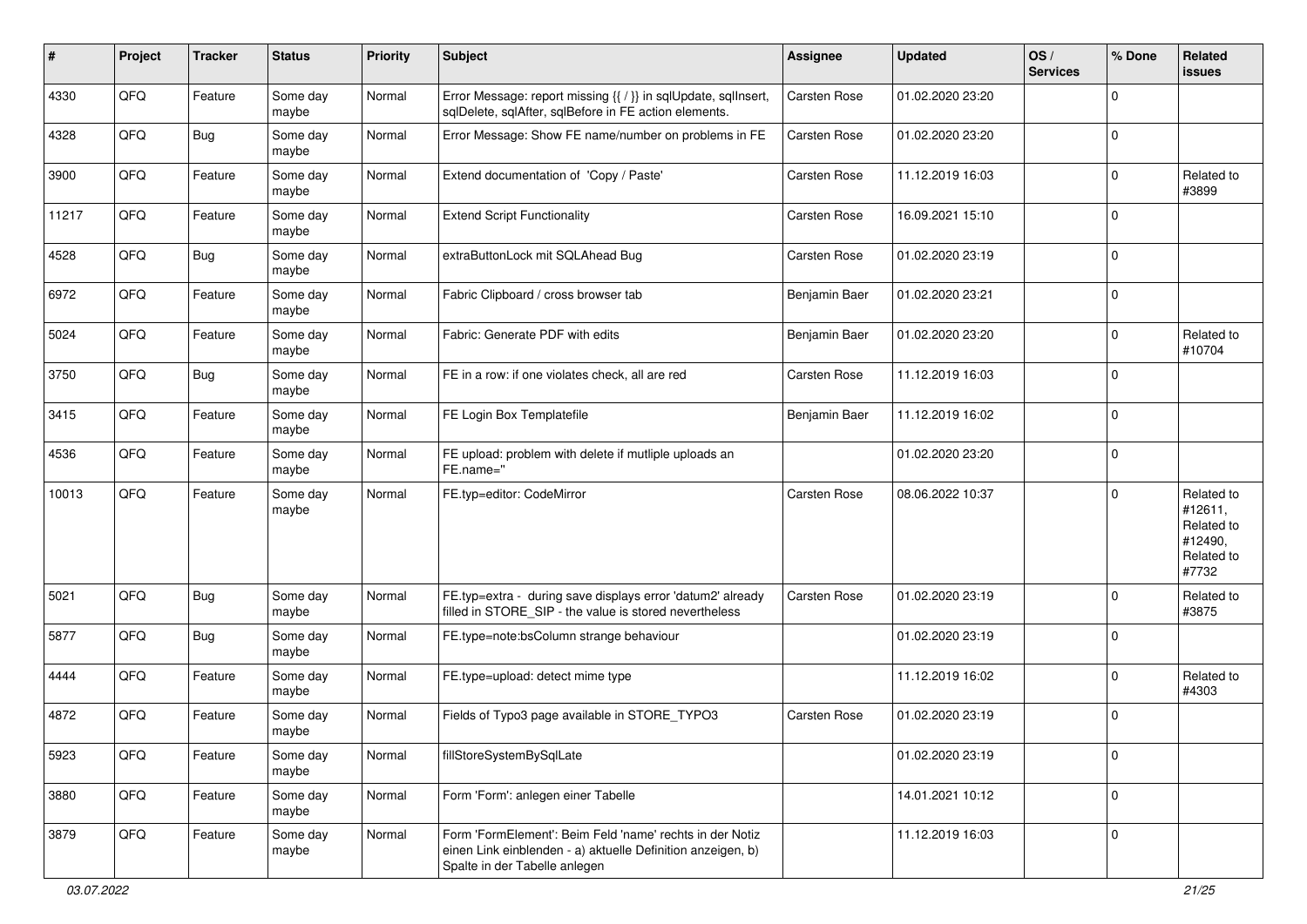| #     | Project | <b>Tracker</b> | <b>Status</b>     | <b>Priority</b> | <b>Subject</b>                                                                                                                      | Assignee     | <b>Updated</b>   | OS/<br><b>Services</b> | % Done         | Related<br><b>issues</b> |
|-------|---------|----------------|-------------------|-----------------|-------------------------------------------------------------------------------------------------------------------------------------|--------------|------------------|------------------------|----------------|--------------------------|
| 3878  | QFQ     | Feature        | Some day<br>maybe | Normal          | Form 'FormElement': Spalte 'name' typeAhead mit<br>Spaltennamen der Primarytable.                                                   |              | 11.12.2019 16:03 |                        | $\Omega$       |                          |
| 11322 | QFQ     | Feature        | Some day<br>maybe | Normal          | Form Element JSON - (multiline parameter field)                                                                                     | Carsten Rose | 16.09.2021 15:10 |                        | $\mathbf 0$    |                          |
| 12315 | QFQ     | Feature        | Some day<br>maybe | Normal          | Form History (Diffs) / Backups                                                                                                      | Carsten Rose | 16.09.2021 15:10 |                        | $\mathbf 0$    |                          |
| 5557  | QFQ     | <b>Bug</b>     | Some day<br>maybe | Normal          | Form load: STORE_RECORD filled, but should be empty                                                                                 | Carsten Rose | 01.02.2020 23:19 |                        | $\Omega$       |                          |
| 5983  | QFQ     | Feature        | Some day<br>maybe | Normal          | Form Submit (save & update): normalize date/-time FE                                                                                | Carsten Rose | 01.02.2020 23:19 |                        | $\mathbf 0$    |                          |
| 3708  | QFQ     | Feature        | Some day<br>maybe | Normal          | Form: input - 'specialchars', 'none'  gewisse tags erlauben,<br>andere verbieten                                                    | Carsten Rose | 11.12.2019 16:02 |                        | $\mathbf 0$    | Related to<br>#14320     |
| 4443  | QFQ     | Feature        | Some day<br>maybe | Normal          | Form: multiple secondary tables                                                                                                     |              | 01.02.2020 23:20 |                        | $\Omega$       |                          |
| 7278  | QFQ     | Feature        | Some day<br>maybe | Normal          | Form: Wert vordefinieren der immer gesetzt wird                                                                                     |              | 02.05.2021 09:27 |                        | $\pmb{0}$      |                          |
| 3877  | QFQ     | Feature        | Some day<br>maybe | Normal          | FormEditor: die Felder die aktuell nicht gebraucht werden<br>nur auf readonly/disabled setzen (nicht ausblenden > das<br>irritiert. | Carsten Rose | 11.12.2019 16:03 |                        | $\Omega$       |                          |
| 3350  | QFQ     | Feature        | Some day<br>maybe | Normal          | FormEditor: Hilfetext hinter 'checktype'                                                                                            | Carsten Rose | 11.12.2019 16:02 |                        | $\overline{0}$ |                          |
| 4008  | QFQ     | <b>Bug</b>     | Some day<br>maybe | Normal          | FormElemen.type=sendmail: wrong 'TO' if 'real<br>name <rea@mail.to>' is used</rea@mail.to>                                          | Carsten Rose | 11.12.2019 16:03 |                        | $\Omega$       |                          |
| 6515  | QFQ     | Feature        | Some day<br>maybe | Normal          | Formular: Felder dynamisch ein/ausblenden                                                                                           |              | 11.12.2019 16:02 |                        | $\Omega$       |                          |
| 10095 | QFQ     | Feature        | Some day<br>maybe | Normal          | Generic Gitlab Integration into QFQ                                                                                                 | Carsten Rose | 16.09.2021 15:10 |                        | $\mathbf 0$    |                          |
| 9126  | QFQ     | Bug            | Some day<br>maybe | Normal          | hidden Form elements are present in page source                                                                                     |              | 02.01.2021 18:41 |                        | $\Omega$       |                          |
| 7453  | QFQ     | Feature        | Some day<br>maybe | Normal          | import / export forms QFQ                                                                                                           | Carsten Rose | 16.09.2021 15:10 |                        | $\mathbf{0}$   |                          |
| 4659  | QFQ     | <b>Bug</b>     | Some day<br>maybe | Normal          | infoButtonExtra                                                                                                                     | Carsten Rose | 01.02.2020 23:20 |                        | $\Omega$       |                          |
| 2950  | QFQ     | Feature        | Some day<br>maybe | Normal          | Inhalt QFQ Records als File                                                                                                         |              | 11.12.2019 16:03 |                        | $\Omega$       |                          |
| 11036 | QFQ     | Feature        | Some day<br>maybe | Normal          | inline report editor permissions                                                                                                    | Carsten Rose | 16.09.2021 15:09 |                        | $\Omega$       | Related to<br>#11323     |
| 4259  | QFQ     | Feature        | Some day<br>maybe | Normal          | Instant trigger a cron job                                                                                                          | Carsten Rose | 11.12.2019 16:03 |                        | $\mathbf 0$    |                          |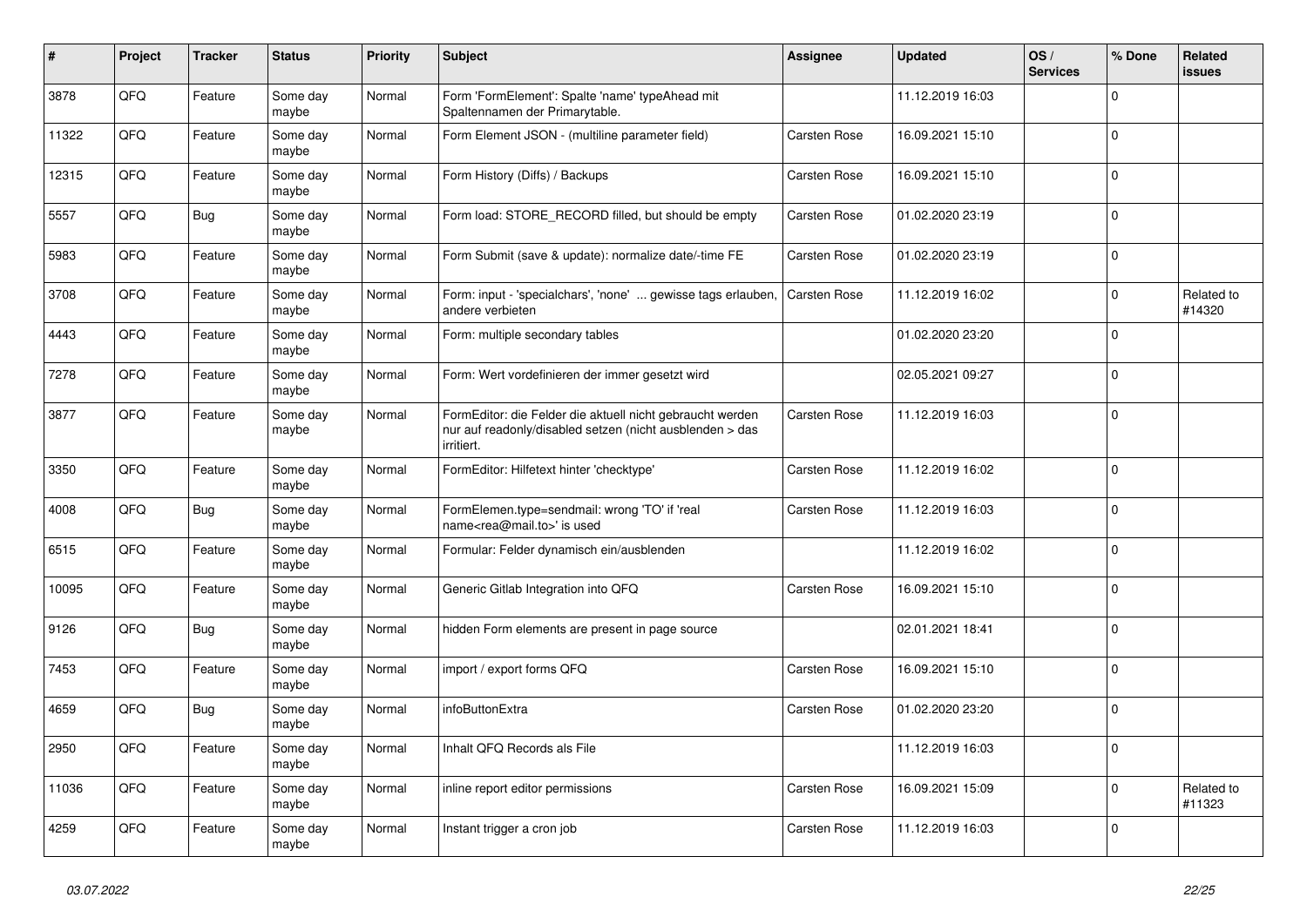| #    | Project | <b>Tracker</b> | <b>Status</b>     | <b>Priority</b> | <b>Subject</b>                                                                                         | Assignee      | <b>Updated</b>   | OS/<br><b>Services</b> | % Done      | Related<br>issues                                                      |
|------|---------|----------------|-------------------|-----------------|--------------------------------------------------------------------------------------------------------|---------------|------------------|------------------------|-------------|------------------------------------------------------------------------|
| 7732 | QFQ     | Feature        | Some day<br>maybe | Normal          | Javascript: Lazy Loading der add on libs                                                               | Benjamin Baer | 08.06.2022 10:38 |                        | $\mathbf 0$ | Related to<br>#12611.<br>Related to<br>#12490,<br>Related to<br>#10013 |
| 1510 | QFQ     | Feature        | Some day<br>maybe | Normal          | jquery von google laden, falls das nicht geht lokal                                                    |               | 11.12.2019 16:03 |                        | $\mathbf 0$ |                                                                        |
| 1946 | QFQ     | Feature        | Some day<br>maybe | Normal          | Kontrolle ob der ReadOnly Modus bei den<br>Formularelementen korrekt implementiert ist                 | Carsten Rose  | 11.12.2019 16:03 |                        | $\pmb{0}$   |                                                                        |
| 3457 | QFQ     | Feature        | Some day<br>maybe | Normal          | LDAP: concat multi values to one single entry                                                          | Carsten Rose  | 11.12.2019 16:02 |                        | $\mathbf 0$ |                                                                        |
| 3617 | QFQ     | Feature        | Some day<br>maybe | Normal          | Load javascripts at bottom                                                                             |               | 11.12.2019 16:02 |                        | $\mathbf 0$ |                                                                        |
| 4433 | QFQ     | Feature        | Some day<br>maybe | Normal          | Log when SIP will be destroyed by QFQ for any (security)<br>reason                                     |               | 01.02.2020 23:20 |                        | $\mathbf 0$ | Related to<br>#4432,<br>Related to<br>#5458                            |
| 4439 | QFQ     | Feature        | Some day<br>maybe | Normal          | Log: report all actions fired by an FE Element, incl. the<br>original directive (slaveld, sqlInsert, ) |               | 01.02.2020 23:20 |                        | $\mathbf 0$ | Related to<br>#4432,<br>Related to<br>#5458                            |
| 5852 | QFQ     | Feature        | Some day<br>maybe | Normal          | Logging: mail.log / sql.log - im FE anzeigen und via AJAX<br>aktualisieren                             | Carsten Rose  | 01.02.2020 23:19 |                        | $\mathbf 0$ | Related to<br>#5885                                                    |
| 4974 | QFQ     | Feature        | Some day<br>maybe | Normal          | Long polling - inform all listening clients of changes                                                 |               | 11.12.2019 16:02 |                        | $\Omega$    |                                                                        |
| 5455 | QFQ     | Feature        | Some day<br>maybe | Normal          | Mail Redirects grld abhaengig                                                                          |               | 01.02.2020 23:20 |                        | $\pmb{0}$   |                                                                        |
| 2084 | QFQ     | Feature        | Some day<br>maybe | Normal          | Mailto mit encryption: Subrecord                                                                       | Carsten Rose  | 11.12.2019 16:03 |                        | $\pmb{0}$   | Related to<br>#2082                                                    |
| 4440 | QFQ     | Feature        | Some day<br>maybe | Normal          | Manual.rst: explain how to. expand PHP Session to 4h                                                   |               | 11.12.2019 16:02 |                        | $\pmb{0}$   |                                                                        |
| 7104 | QFQ     | Feature        | Some day<br>maybe | Normal          | Manual: hint about escaping if '\r' appears in mail body                                               |               | 11.12.2019 16:01 |                        | $\mathbf 0$ |                                                                        |
| 4027 | QFQ     | Feature        | Some day<br>maybe | Normal          | Missing: orange 'check' / 'bullet'                                                                     |               | 11.12.2019 16:03 |                        | $\mathbf 0$ |                                                                        |
| 4626 | QFQ     | Feature        | Some day<br>maybe | Normal          | Mobile View: 'classBody=qfq-form-right' makes no sense                                                 |               | 01.02.2020 23:20 |                        | $\pmb{0}$   |                                                                        |
| 3646 | QFQ     | Feature        | Some day<br>maybe | Normal          | Moeglichkeit HTML Tags in Reports auszugeben (zu<br>enkodieren: htmlspecialchars)                      |               | 11.12.2019 16:02 |                        | $\mathbf 0$ | Related to<br>#14320                                                   |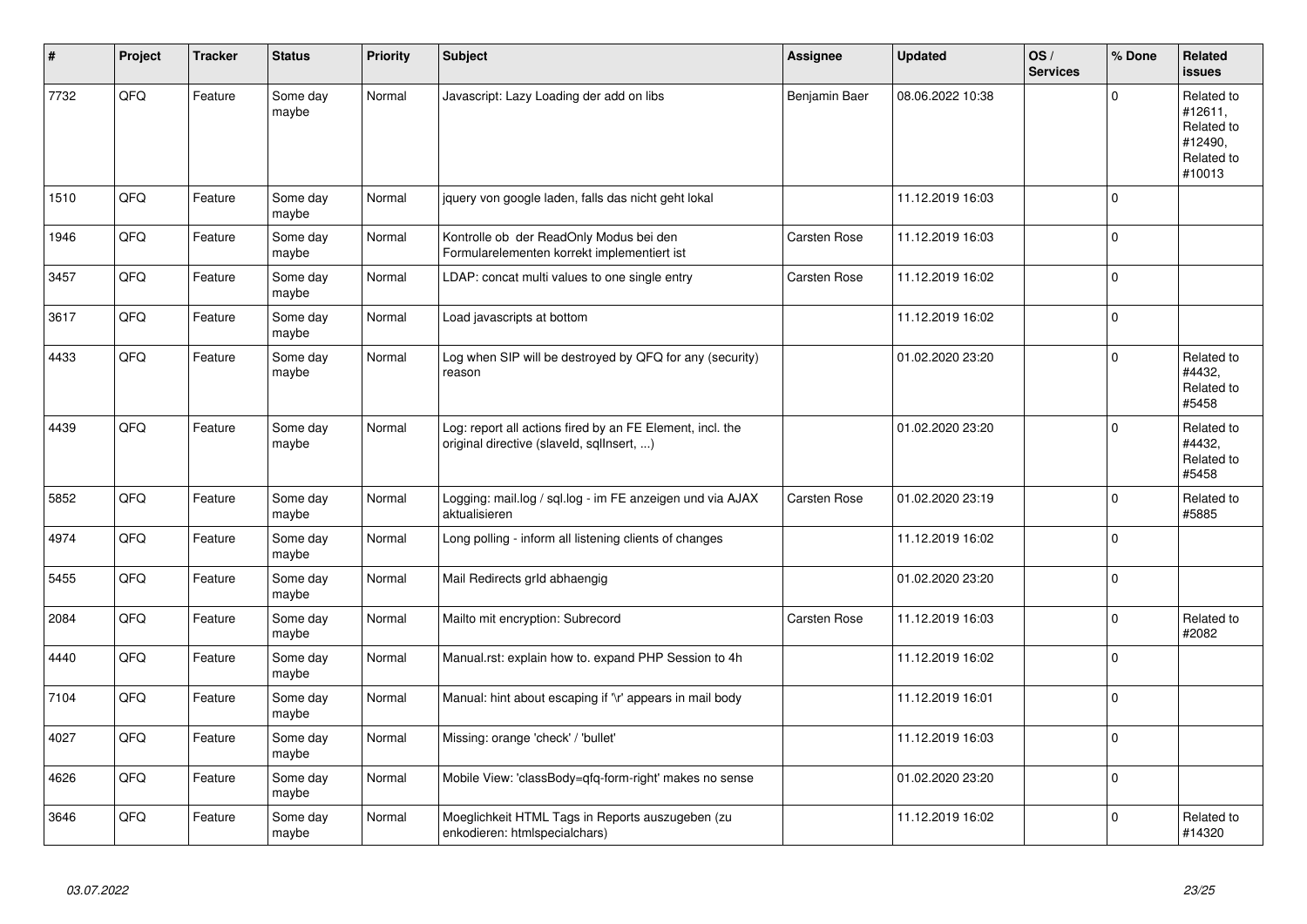| $\sharp$ | Project | <b>Tracker</b> | <b>Status</b>     | <b>Priority</b> | <b>Subject</b>                                                                                               | Assignee       | <b>Updated</b>   | OS/<br><b>Services</b> | % Done         | Related<br><b>issues</b> |
|----------|---------|----------------|-------------------|-----------------|--------------------------------------------------------------------------------------------------------------|----------------|------------------|------------------------|----------------|--------------------------|
| 4365     | QFQ     | Feature        | Some day<br>maybe | Normal          | Multi Language: new way of config                                                                            | Carsten Rose   | 01.02.2020 23:20 |                        | $\Omega$       |                          |
| 9579     | QFQ     | Feature        | Some day<br>maybe | Normal          | Multiform with Process Row                                                                                   | Carsten Rose   | 11.12.2019 16:01 |                        | $\mathbf{0}$   |                          |
| 6084     | QFQ     | Feature        | Some day<br>maybe | Normal          | New escape type: 'D' - convert date                                                                          |                | 01.02.2020 23:19 |                        | $\overline{0}$ |                          |
| 4446     | QFQ     | Feature        | Some day<br>maybe | Normal          | New FE get same feldContainerId as last modifed FE                                                           |                | 01.02.2020 23:20 |                        | $\Omega$       |                          |
| 7229     | QFQ     | Feature        | Some day<br>maybe | Normal          | New FormElement.type: Button                                                                                 |                | 01.02.2021 12:32 |                        | $\overline{0}$ |                          |
| 4546     | QFQ     | <b>Bug</b>     | Some day<br>maybe | Normal          | NH: SIP storage is destroyed                                                                                 |                | 01.02.2020 23:20 |                        | $\mathbf{0}$   |                          |
| 3613     | QFQ     | <b>Bug</b>     | Some day<br>maybe | Normal          | note /note unchecked -> note div (col-md) wird weiterhin<br>gerendert                                        | Elias Villiger | 01.02.2020 23:19 |                        | 100            |                          |
| 8101     | QFQ     | Feature        | Some day<br>maybe | Normal          | Password hash: support further hashing methods                                                               | Carsten Rose   | 16.09.2021 15:10 |                        | $\Omega$       |                          |
| 7336     | QFQ     | Feature        | Some day<br>maybe | Normal          | PDF Upload: disallow PDFs with specific Meta information                                                     | Carsten Rose   | 11.12.2019 16:01 |                        | $\mathbf{0}$   |                          |
| 2063     | QFQ     | <b>Bug</b>     | Some day<br>maybe | Normal          | Pills auf 'inaktiv' setzen falls keine Element auf dem Pill<br>sichtbar sind.                                | Benjamin Baer  | 11.12.2019 16:03 |                        | $\pmb{0}$      | Related to<br>#3752      |
| 3495     | QFQ     | Feature        | Some day<br>maybe | Normal          | Predifined Parameter werden nicht in '+' (add new record)<br>SIP gerendert.                                  |                | 11.12.2019 16:02 |                        | $\Omega$       |                          |
| 1253     | QFQ     | Feature        | Some day<br>maybe | Normal          | QF: Colorpicker                                                                                              |                | 11.12.2019 16:03 |                        | $\mathbf 0$    |                          |
| 1251     | QFQ     | Feature        | Some day<br>maybe | Normal          | QF: Combo                                                                                                    |                | 11.12.2019 16:03 |                        | $\overline{0}$ |                          |
| 955      | QFQ     | Feature        | Some day<br>maybe | Normal          | QF: Notizen vor/nach dem Form                                                                                |                | 01.02.2020 23:20 |                        | $\pmb{0}$      |                          |
| 1234     | QFQ     | Feature        | Some day<br>maybe | Normal          | QF: Record numbering: Im Grid soll in Spalte 1 optional die<br>laufende Nummer der Records angezeigt werden. |                | 01.02.2020 23:20 |                        | $\Omega$       |                          |
| 5160     | QFQ     | Feature        | Some day<br>maybe | Normal          | QFQ collaborative / together.js, ShareJS, y-js, collaborative,                                               |                | 11.12.2019 16:02 |                        | $\overline{0}$ |                          |
| 5389     | QFQ     | Feature        | Some day<br>maybe | Normal          | QFQ Design: Multline label / note                                                                            | Benjamin Baer  | 01.02.2020 23:19 |                        | $\overline{0}$ |                          |
| 9024     | QFQ     | <b>Bug</b>     | Some day<br>maybe | Normal          | QFQ Einarbeitung                                                                                             |                | 01.02.2020 15:56 |                        | $\pmb{0}$      |                          |
| 1635     | QFQ     | Feature        | Some day<br>maybe | Normal          | QFQ Extension content record: weitere Optionen<br>einblenden.                                                | Carsten Rose   | 11.12.2019 16:03 |                        | $\Omega$       |                          |